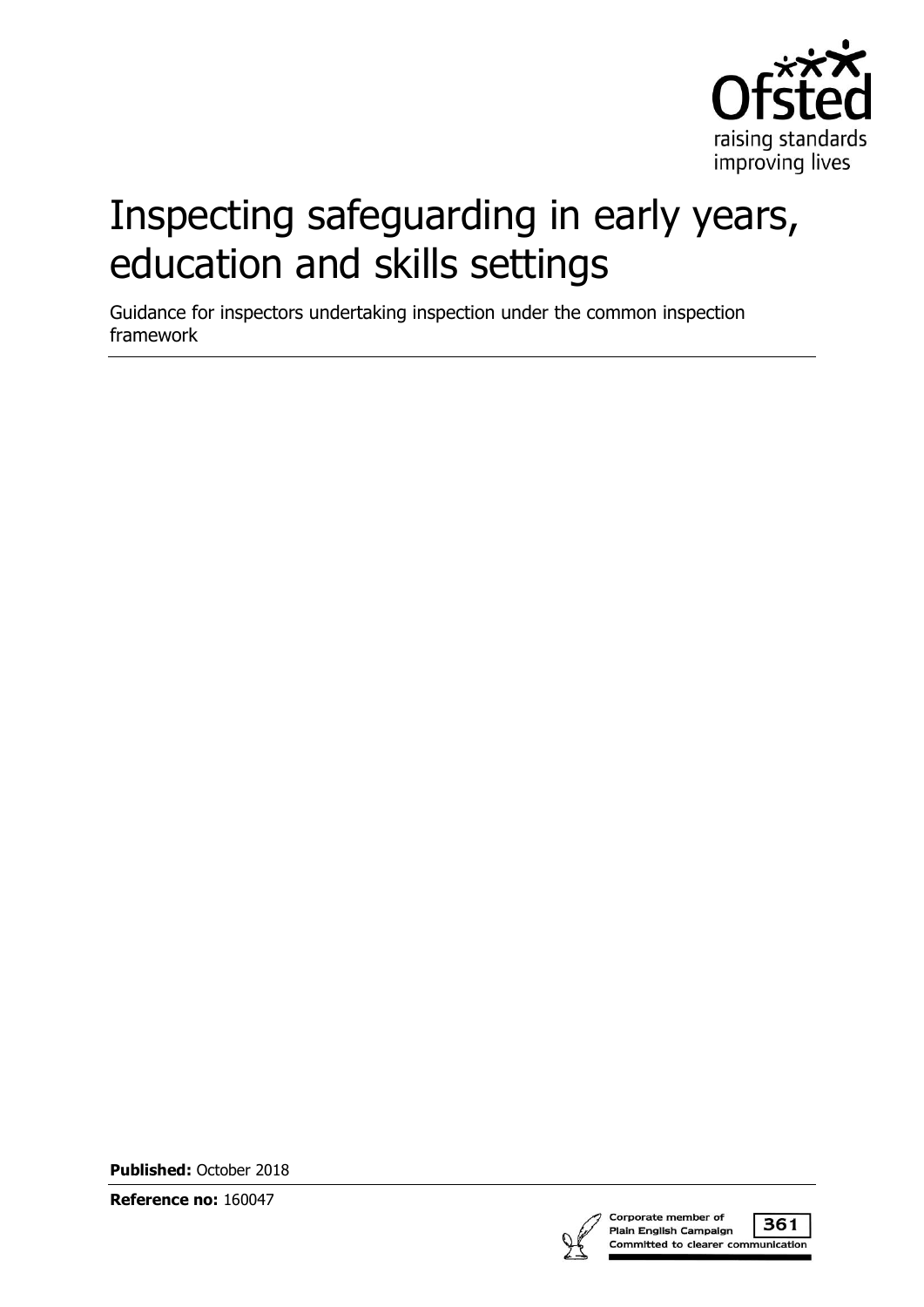

# **Contents**

| <b>Introduction</b>                                                                                                                                                                                                      | 3              |
|--------------------------------------------------------------------------------------------------------------------------------------------------------------------------------------------------------------------------|----------------|
| Safeguarding and inspectors' responsibilities                                                                                                                                                                            | 3              |
| <b>Definition of safeguarding</b>                                                                                                                                                                                        | 5              |
| The signs of successful safeguarding arrangements                                                                                                                                                                        | 6              |
| Evidence to look for when inspecting safeguarding arrangements<br>Inspecting how effectively leaders and governors create a safeguarding culture in<br>the setting                                                       | 10<br>10       |
| Inspecting arrangements for staff recruitment and vetting<br>Inspecting the quality of safeguarding practice<br>Inspecting arrangements for handling serious incidents and allegations                                   | 13<br>14<br>15 |
| Arriving at judgements about safeguarding arrangements                                                                                                                                                                   | 15             |
| Inspecting and reporting on safeguarding concerns<br>Reporting on evidence or allegations of child abuse, including serious incidents<br>Sentences to include in inspection reports when an investigation is in progress | 16<br>17<br>18 |
| Annex 1. Safeguarding requirements for leaders and managers                                                                                                                                                              | 20             |
| Annex 2. Pre-appointment checks, including Disclosure and Barring                                                                                                                                                        |                |
| Service checks and Secretary of State prohibition orders                                                                                                                                                                 | 25             |
| Annex 3. The single central record                                                                                                                                                                                       | 27             |
| Annex 4. Safeguarding requirements in further education and skills                                                                                                                                                       |                |
| providers that are not colleges                                                                                                                                                                                          | 29             |
| Annex 5. Inspection and health and safety, particularly in further                                                                                                                                                       |                |
| education and skills providers                                                                                                                                                                                           | 31             |
| Annex 6. Assessment of risk in settings that children attend because                                                                                                                                                     |                |
| individuals reside on the premises or have access to children and young                                                                                                                                                  |                |
| people                                                                                                                                                                                                                   | 33             |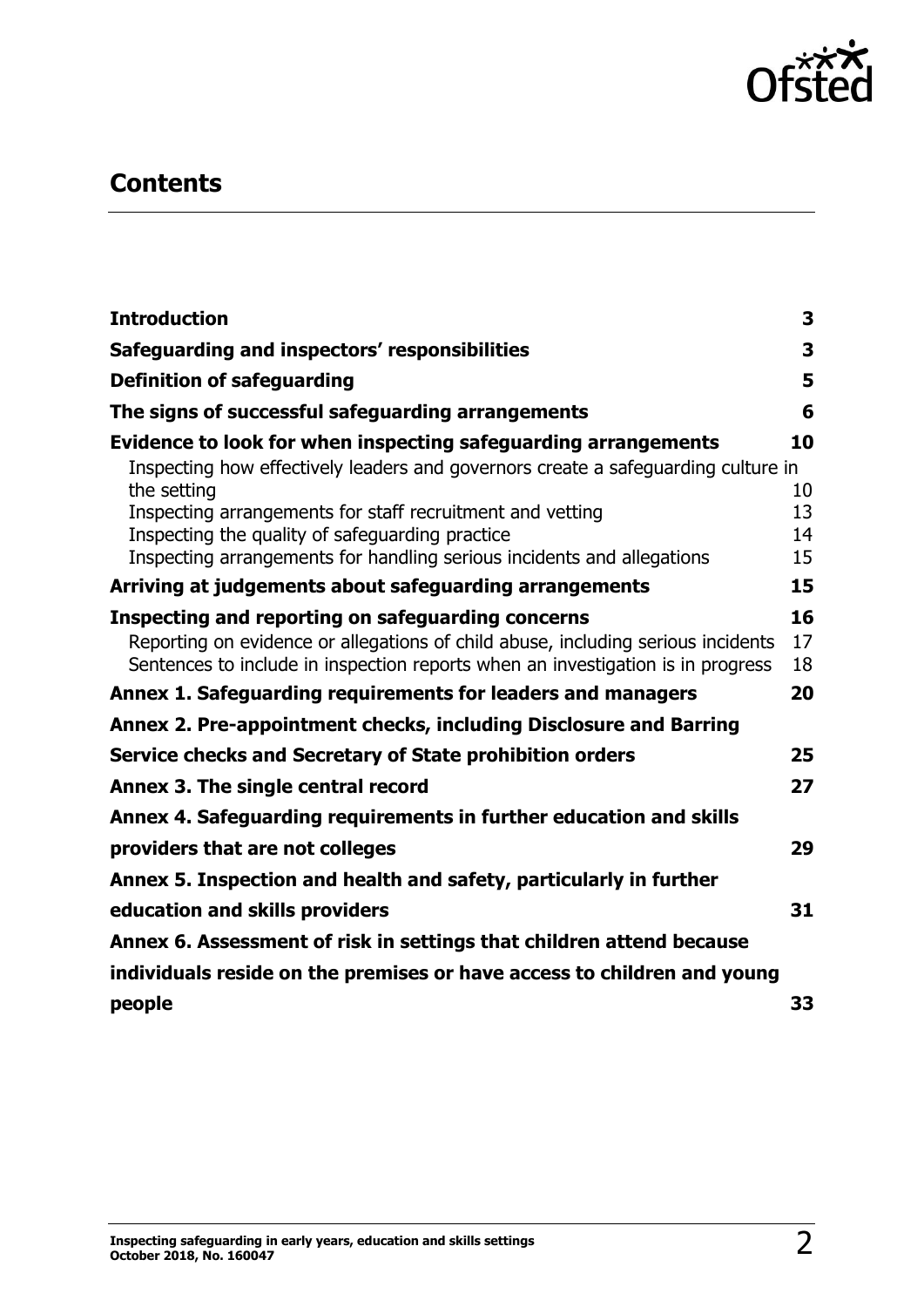

# <span id="page-2-0"></span>**Introduction**

1. This guidance sets out the key points inspectors need to consider when inspecting safeguarding in early years, education and skills settings. It needs to be read alongside the common inspection framework (the CIF) and the individual remit inspection handbooks. $<sup>1</sup>$ </sup>

# <span id="page-2-1"></span>**Safeguarding and inspectors' responsibilities**

- 2. Everything that Ofsted does should be in the interests of children and young people. This includes ensuring that the providers we regulate and inspect have effective procedures for keeping children<sup>2</sup>, learners and vulnerable adults safe from abuse, neglect and exploitation. Inspectors must be familiar with Ofsted's safeguarding policy and guidance on what to do if a safeguarding concern is raised during an inspection.<sup>3</sup>
- 3. Early years education and skills settings should be safe environments where children, learners and vulnerable adults can learn and develop. Inspectors should consider how well leaders and managers in early years settings, schools or further education and skills providers have created a culture of vigilance where children's and learners' welfare is promoted and where timely and appropriate safeguarding action is taken for children or learners who need extra help or who may be suffering or likely to suffer harm.
- 4. Inspectors must evaluate how well early years settings, schools, colleges and other further education and skills providers<sup>4</sup> fulfil their statutory and other responsibilities and how well staff exercise their professional judgement in keeping children and learners safe.
- 5. It is **essential** that inspectors are familiar with the content of the following key documents.
	- The Department for Education's (DfE) statutory guidance for schools<sup>5</sup> and colleges,<sup>6</sup> 'Keeping children safe in education',<sup>7</sup> which sets out the

<sup>&</sup>lt;sup>1</sup> 'Common inspection framework: education, skills and early years', Ofsted, August 2015; [www.gov.uk/government/publications/common-inspection-framework-education-skills-and-early](http://www.gov.uk/government/publications/common-inspection-framework-education-skills-and-early-years-from-september-2015)[years-from-september-2015.](http://www.gov.uk/government/publications/common-inspection-framework-education-skills-and-early-years-from-september-2015)

<sup>&</sup>lt;sup>2</sup> 'Children' includes everyone under the age of 18.

<sup>&</sup>lt;sup>3</sup> Ofsted's safeguarding policy, Ofsted, 2018; [www.gov.uk/government/publications/ofsted](https://www.gov.uk/government/publications/ofsted-safeguarding-policy)[safeguarding-policy](https://www.gov.uk/government/publications/ofsted-safeguarding-policy)

<sup>4</sup> Institutions in the further education sector (Section 91(3) of the Further and Higher Education Act 1992). For expectations on further education and skills providers that are not colleges, see Annex 5.

<sup>&</sup>lt;sup>5</sup> The quidance applies to all schools (whether maintained, non-maintained or independent), including academies, free schools, pupil referral units and maintained nursery schools.

<sup>&</sup>lt;sup>6</sup> The guidance applies to further education colleges, sixth form colleges and institutions designated as being within the further education sector and relates to young people under the age of 18, but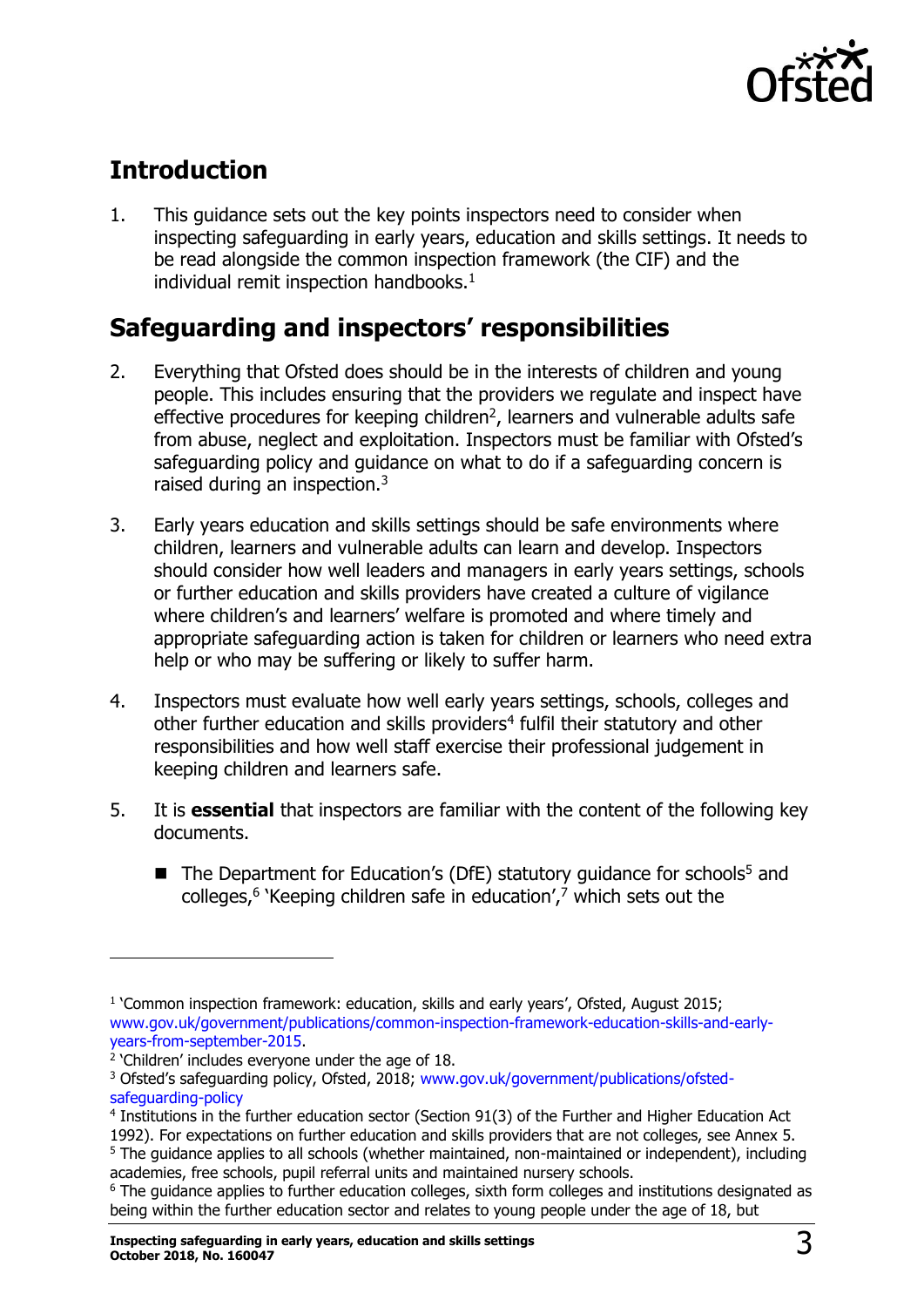

responsibilities placed on schools and colleges to safeguard and promote the welfare of children. A revised version of the guidance has been published that applies from 3 September 2018.

- $\blacksquare$  The statutory quidance 'Working together to safeguard children', which applies to organisations and professionals who provide services to children. <sup>8</sup> A revised version of the guidance was published in June 2018 to reflect changes in multi-agency safeguarding arrangements. [Working Together](https://www.gov.uk/government/publications/working-together-to-safeguard-children--2)  [Transitional Statutory Guidance](https://www.gov.uk/government/publications/working-together-to-safeguard-children--2) has also been published to support Local Safeguarding Children Boards (LSCBs) in the transition to new local safeguarding partner arrangements.
- 'Prevent duty quidance for England and Wales: quidance for specified authorities in England and Wales on the duty of schools and other providers in the Counter-Terrorism and Security Act 2015 to have due regard to the need to prevent people from being drawn into terrorism', HM Government, 2015, including specific quidance with respect to further education.<sup>9</sup> The DfE has provided additional guidance for schools and childcare providers 'The prevent duty: for schools and childcare providers'.<sup>10</sup> Additional guidance on Prevent for further education and skills providers is available on the Education and Training Foundation's website. $11$
- 6. Inspectors of independent schools should be familiar with the content of:
	- $\blacksquare$  the Education (Independent School Standards) Regulations 2014.<sup>12</sup>
- 7. Inspectors of schools and early years provision should be familiar with the content of the following key documents:
	- 'Statutory framework for the early years foundation stage: setting the standards for learning, development and care for children from birth to five', DfE, 2017<sup>13</sup>
	- 'Disqualification under the Childcare Act 2006. Statutory guidance for local authorities, maintained schools, independent schools, academies and free schools', DfE, 2018. The guidance has been amended following the 2018 Regulations, under which schools are no longer required to establish whether

<sup>9</sup> [www.gov.uk/government/publications/prevent-duty-guidance.](http://www.gov.uk/government/publications/prevent-duty-guidance)

excludes 16 to 19 academies and free schools (which are required to comply with relevant safeguarding legislation by virtue of their funding agreement).

<sup>&</sup>lt;sup>7</sup> 'Keeping children safe in education', Department for Education, 2018;

[www.gov.uk/government/publications/keeping-children-safe-in-education--2.](http://www.gov.uk/government/publications/keeping-children-safe-in-education--2)

<sup>8</sup> [www.gov.uk/government/publications/working-together-to-safeguard-children--2.](http://www.gov.uk/government/publications/working-together-to-safeguard-children--2)

<sup>10</sup> [www.gov.uk/government/publications/protecting-children-from-radicalisation-the-prevent-duty.](http://www.gov.uk/government/publications/protecting-children-from-radicalisation-the-prevent-duty)

<sup>11</sup> [www.preventforfeandtraining.org.uk.](http://www.preventforfeandtraining.org.uk/)

<sup>12</sup> [www.legislation.gov.uk/uksi/2014/3283/contents/made.](http://www.legislation.gov.uk/uksi/2014/3283/contents/made)

<sup>13</sup> [www.gov.uk/government/publications/early-years-foundation-stage-framework--2.](http://www.gov.uk/government/publications/early-years-foundation-stage-framework--2)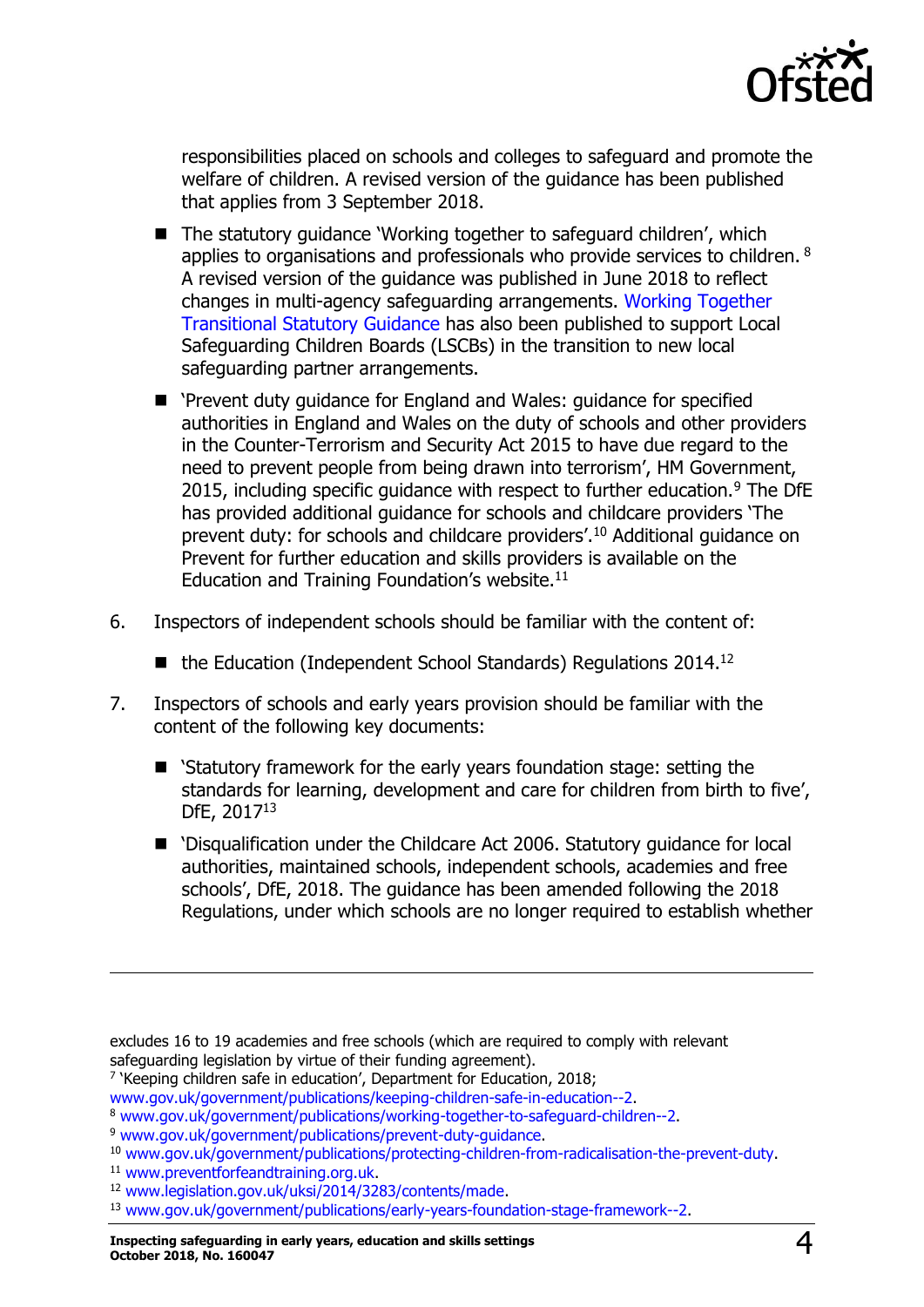

a member of staff providing, or employed to work in, childcare is disqualified by association.<sup>14</sup>

# <span id="page-4-0"></span>**Definition of safeguarding**

- 8. In relation to children and young people, safeguarding and promoting their welfare is defined in 'Working together to safeguard children' as:
	- protecting children from maltreatment
	- **P** preventing impairment of children's health or development
	- $\blacksquare$  ensuring that children grow up in circumstances consistent with the provision of safe and effective care
	- $\blacksquare$  taking action to enable all children to have the best outcomes.
- 9. There is a different legislative and policy base for responding to adults' safeguarding needs. The Care Act 2014 provides a legal framework for how local authorities and other parts of the health and care system should protect adults at risk of abuse or neglect. However, most of the principles and procedures that apply are the same as those for safeguarding children and young people.
- 10. Safeguarding action may be needed to protect children and learners from:
	- neglect
	- physical abuse
	- sexual abuse
	- **E** emotional abuse
	- bullying, including online bullying and prejudice-based bullying
	- racist, disability and homophobic or transphobic abuse
	- gender-based violence/violence against women and girls
	- peer-on-peer abuse
	- radicalisation and/or extremist behaviour
	- child sexual exploitation and trafficking
	- child criminal exploitation and county lines
	- the impact of technology on sexual behaviour, for example 'sexting' and accessing pornography
	- $\blacksquare$  teenage relationship abuse
	- substance misuse

j

**Inspecting safeguarding in early years, education and skills settings October 2018, No. 160047** 5

<sup>14</sup> [www.gov.uk/government/publications/disq](http://www.gov.uk/government/publications/disq%20ualification-under-the-childcare-act-2006) ualification-under-the-childcare-act-2006.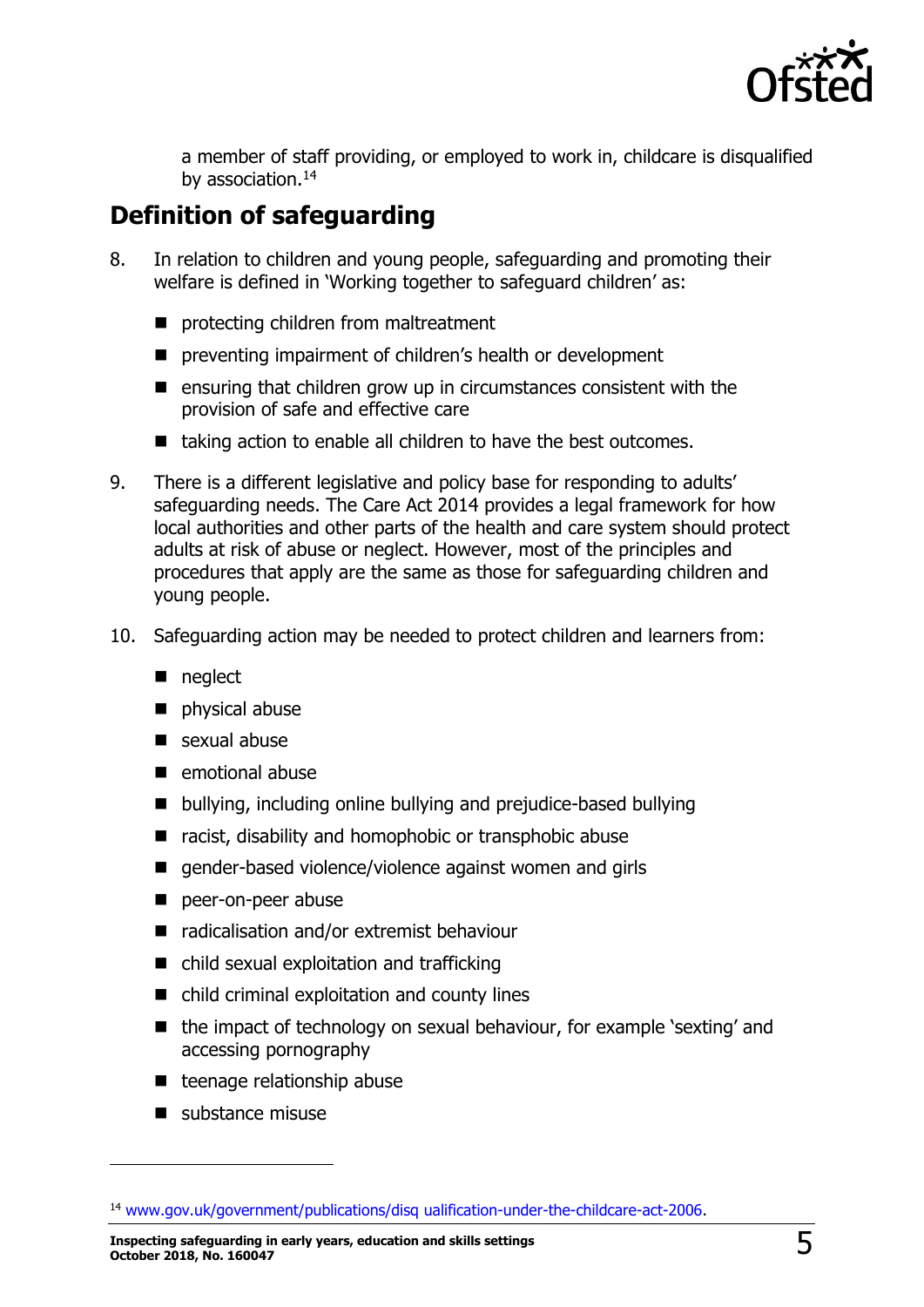

- $\blacksquare$  issues that may be specific to a local area or population, for example gang activity and youth violence
- $\blacksquare$  domestic abuse
- $\blacksquare$  female genital mutilation
- **forced marriage**
- fabricated or induced illness
- poor parenting
- **n** homelessness
- so-called honour-based violence
- other issues not listed here but that pose a risk to children, learners and vulnerable adults.
- 11. Safeguarding is not just about protecting children, learners and vulnerable adults from deliberate harm, neglect and failure to act. It relates to broader aspects of care and education, including:
	- children's and learners' health and safety and well-being, including their mental health
	- meeting the needs of children who have special educational needs and/or disabilities
	- $\blacksquare$  the use of reasonable force
	- meeting the needs of children and learners with medical conditions
	- **providing first aid**
	- $\blacksquare$  educational visits

j

- intimate care and emotional well-being
- $\blacksquare$  online safety<sup>15</sup> and associated issues
- appropriate arrangements to ensure children's and learners' security, taking into account the local context.

### <span id="page-5-0"></span>**The signs of successful safeguarding arrangements**

12. When inspecting safeguarding, inspectors will need to use their professional judgement about the extent to which arrangements in a setting are having a positive impact on the safety and welfare of children and learners. This list is intended to help inspectors arrive at those judgements.

<sup>&</sup>lt;sup>15</sup> The term 'online safety' reflects a widening range of issues associated with technology and a user's access to content, contact with others and behavioural issues.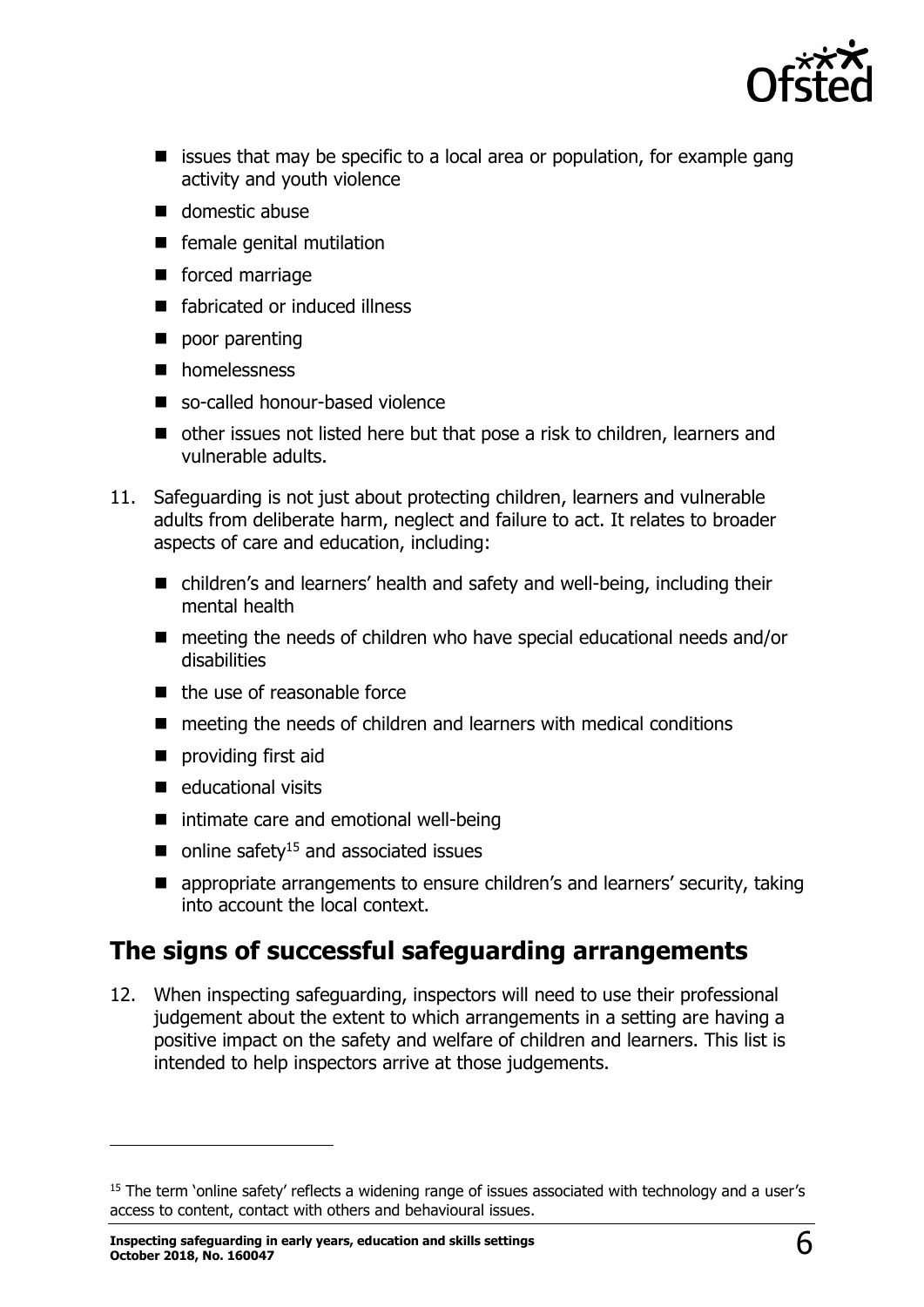

- 13. In settings that have effective safeguarding arrangements, there will be evidence of the following:
	- Children and learners are protected and feel safe. Those who are able to communicate know how to complain and understand the process for doing so. There is a strong, robust and proactive response from adults working with children and learners that reduces the risk of harm or actual harm to them. Adults working with them know and understand the indicators that may suggest that a child, young person or vulnerable adult is suffering or is at risk of suffering abuse, neglect or harm<sup>16</sup> and they take the appropriate and necessary action in accordance with local procedures and statutory guidance.
	- Leaders and managers have put in place effective child protection and staff behaviour policies that are well understood by everyone in the setting.
	- All staff and other adults working within the setting are clear about procedures where they are concerned about the safety of a child or learner. There is a named and designated lead who is empowered to play an effective role in pursuing concerns and protecting children and learners.<sup>17</sup>
	- Children and learners can identify a trusted adult with whom they can communicate about any concerns. They report that adults listen to them and take their concerns seriously. Where children or learners have been or are at risk of harm, the trusted adult has been instrumental in helping them to be safe in accordance with agreed local procedures. Children who are unable to share their concerns, for example babies and very young children, form strong attachments to those who care for them through the effective implementation of the key person system.
	- Written records are made in an appropriate and timely way and are held securely where adults working with children or learners are concerned about their safety or welfare. Those records are shared appropriately and, where necessary, with consent.
	- Any child protection and/or safeguarding concerns are shared immediately with the relevant local authority. Where the concern is about suspected harm or risk of harm to a child, the referral should be made to the children's social care department of the local authority for the area where the child lives. Where the concern is an allegation about a member of staff in a setting, or another type of safeguarding issue affecting children and young people in a setting, the matter should be referred to the designated officer in the local authority in which the setting is located.

 $16$  This includes the risk of or actual sexual exploitation, radicalisation, running away, bullying, accidents, neglect and abuse.

<sup>&</sup>lt;sup>17</sup> 'Keeping children safe in education', paragraphs 59 to 65 and Annex B, sets out who the designated safeguarding lead should be and what they should do; [www.gov.uk/government/publications/keeping](http://www.gov.uk/government/publications/keeping-children-safe-in-education--2)[children-safe-in-education--2.](http://www.gov.uk/government/publications/keeping-children-safe-in-education--2)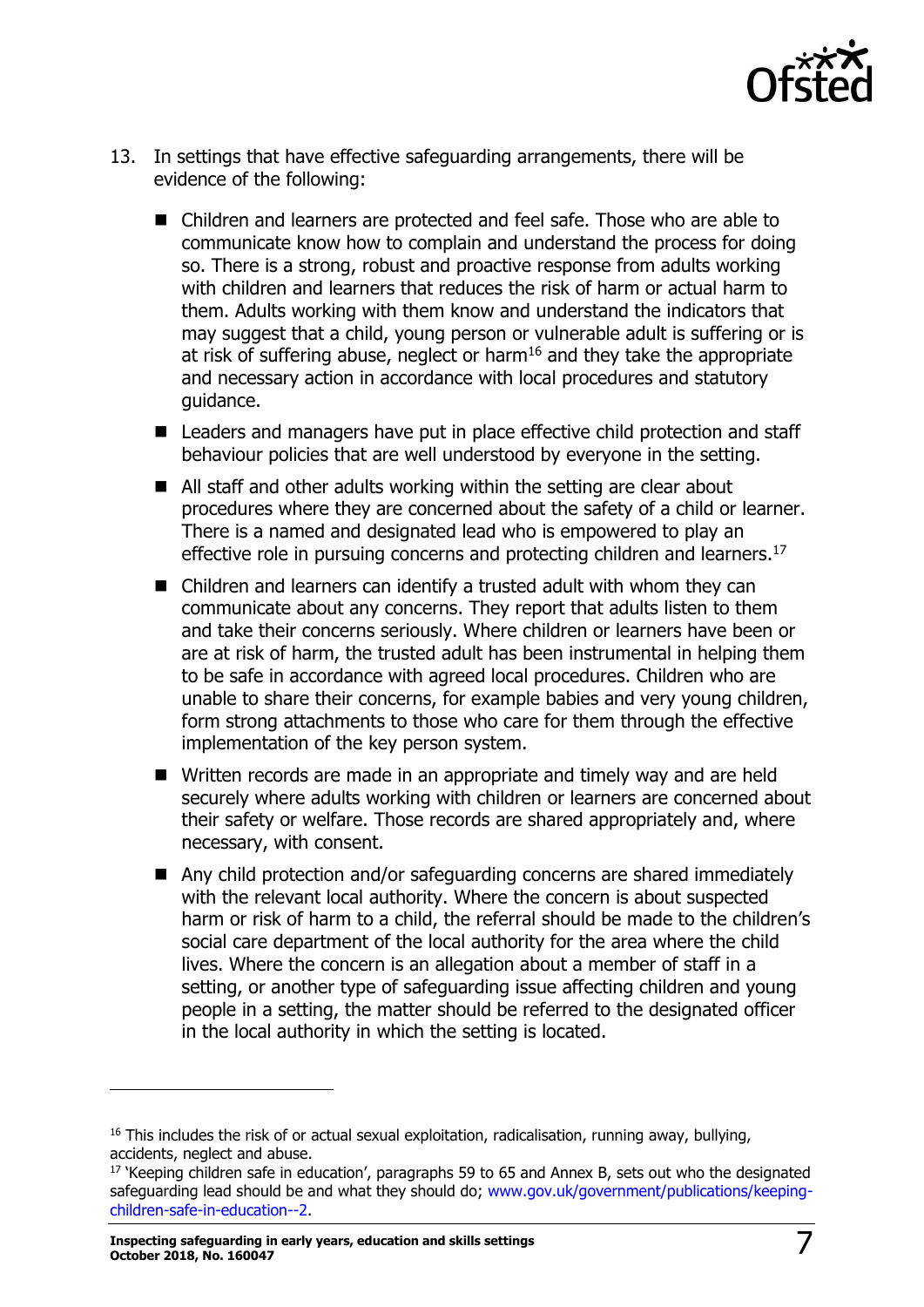

- A record of that referral is retained and there is evidence that any agreed action following the referral has been taken promptly to protect the child or learner from further harm. There is evidence, where applicable, that staff have an understanding of when to make referrals when there are issues concerning criminal or sexual exploitation, radicalisation and/or extremism or that they have sought additional advice and support. Children and learners are supported, protected and informed appropriately about the action the adult is taking to share their concerns. Parents and guardians are made aware of concerns and their consent is sought in accordance with local procedures unless doing so would increase the risk of harm to a child.
- There is a written plan in place that has clear and agreed procedures to protect a child or vulnerable adult. For children who are the subject of a child in need plan or child protection plan or who are looked after, or vulnerable adults that have an Education and Health or Education, Health and Care plan, the plan identifies the help that the child or vulnerable adult should receive and the action to be taken if a professional has further concerns or information to report.
- Children who go missing from the setting they attend receive wellcoordinated responses that reduce the harm or risk of harm to them. Risks are well understood and their impact is minimised. Staff are aware of, and implement in full, local procedures for children who are missing from home and/or from education. Local procedures for notifying the local authority and parents are available, understood and followed. Comprehensive records are held and shared between the relevant agencies to help and protect children.
- Any risks associated with children and learners offending, misusing drugs or alcohol, self-harming, going missing, being vulnerable to radicalisation or being sexually exploited are known by the adults who care for them and shared with the local authority children's social care service or other relevant agency. There are plans and help in place that are reducing the risk of harm or actual harm and there is evidence that the impact of these risks is being minimised. These risks are kept under regular review and there is regular and effective liaison with other agencies where appropriate.
- Children and learners are protected and helped to keep themselves safe from bullying, homophobic behaviour, racism, sexism and other forms of discrimination. Any discriminatory behaviours are challenged and help and support are given to children about how to treat others with respect.
- Adults understand the risks posed by adults or learners who use technology, including the internet, to bully, groom, radicalise or abuse children or learners. They have well-developed strategies in place to keep children and learners safe and to support them to develop their own understanding of these risks and in learning how to keep themselves and others safe. Leaders oversee the safe use of technology when children and learners are in their care and take action immediately if they are concerned about bullying or children's well-being. Leaders of early years settings implement the required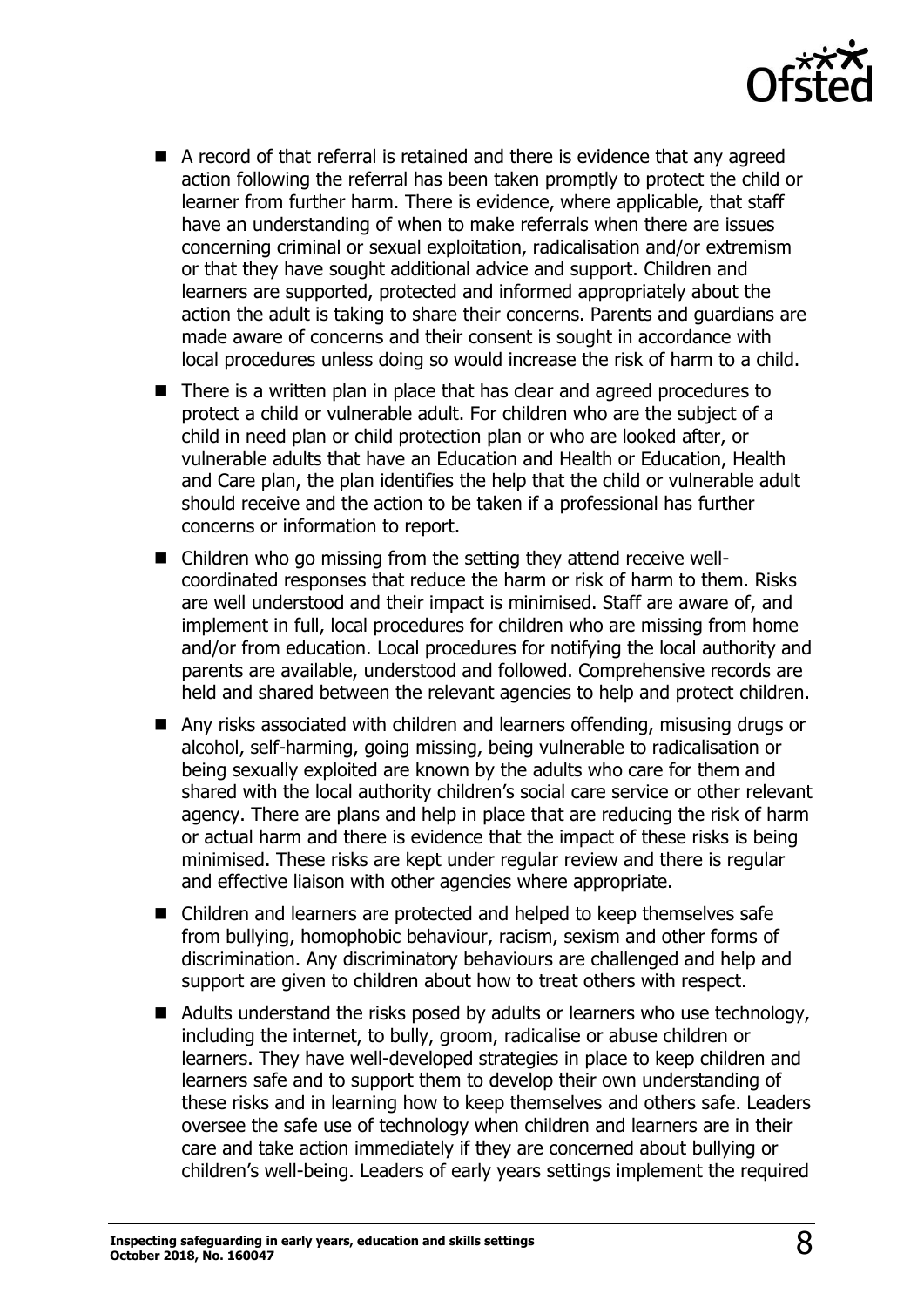

policies with regard to the safe use of mobile phones and cameras in settings.

- Leaders and staff make clear risk assessments and respond consistently to protect children and learners while enabling them to take age-appropriate and reasonable risks as part of their growth and development.
- Children and learners feel secure and, where they may present risky behaviours, they experience positive support from all staff. Babies and young children demonstrate their emotional security through the attachments they form with those who look after them and through their physical and emotional well-being. Staff respond with clear boundaries about what is safe and acceptable and they seek to understand the triggers for children's and learners' behaviour. They develop effective responses as a team and review those responses to assess their impact, taking into account the views and experiences of the child or learner.
- Positive behaviour is promoted consistently. Staff use effective de-escalation techniques and creative alternative strategies that are specific to the individual needs of children and learners. Reasonable force, including restraint, $18$  is only used in strict accordance with the legislative framework to protect the child and learner and those around them. All incidents are reviewed, recorded and monitored and the views of the child or learner are sought and understood. Monitoring of the management of behaviour is effective and the use of any restraint significantly reduces or ceases over time.<sup>19</sup>
- Staff and volunteers working with children and learners are carefully selected and vetted according to statutory requirements. Once appointed, consideration is given to their ongoing suitability in order to prevent the opportunity for harm to children or learners or place them at risk.
- There are clear and effective arrangements for staff development and training in respect of the protection and care of children and learners. Staff and other adults receive regular supervision and support if they are working directly and regularly with children and learners whose safety and welfare are at risk.
- The physical environment for babies, children and learners is safe and secure and protects them from harm or the risk of harm.
- All staff and carers have a copy of and understand the written procedures for managing allegations of harm to a child or learner. They know how to make a complaint and understand policies on whistleblowing and how to

<sup>&</sup>lt;sup>18</sup> 'Use of reasonable force in schools', Department for Education, July 2013; [www.gov.uk/government/publications/use-of-reasonable-force-in-schools.](http://www.gov.uk/government/publications/use-of-reasonable-force-in-schools)  $<sup>19</sup>$  Further quidance on inspecting the use of restraint and restrictions of liberty is in 'Positive</sup> environments where children can flourish', Ofsted March 2018: [www.gov.uk/government/publications/positive-environments-where-children-can-flourish](https://www.gov.uk/government/publications/positive-environments-where-children-can-flourish)

**Inspecting safeguarding in early years, education and skills settings October 2018, No. 160047** 9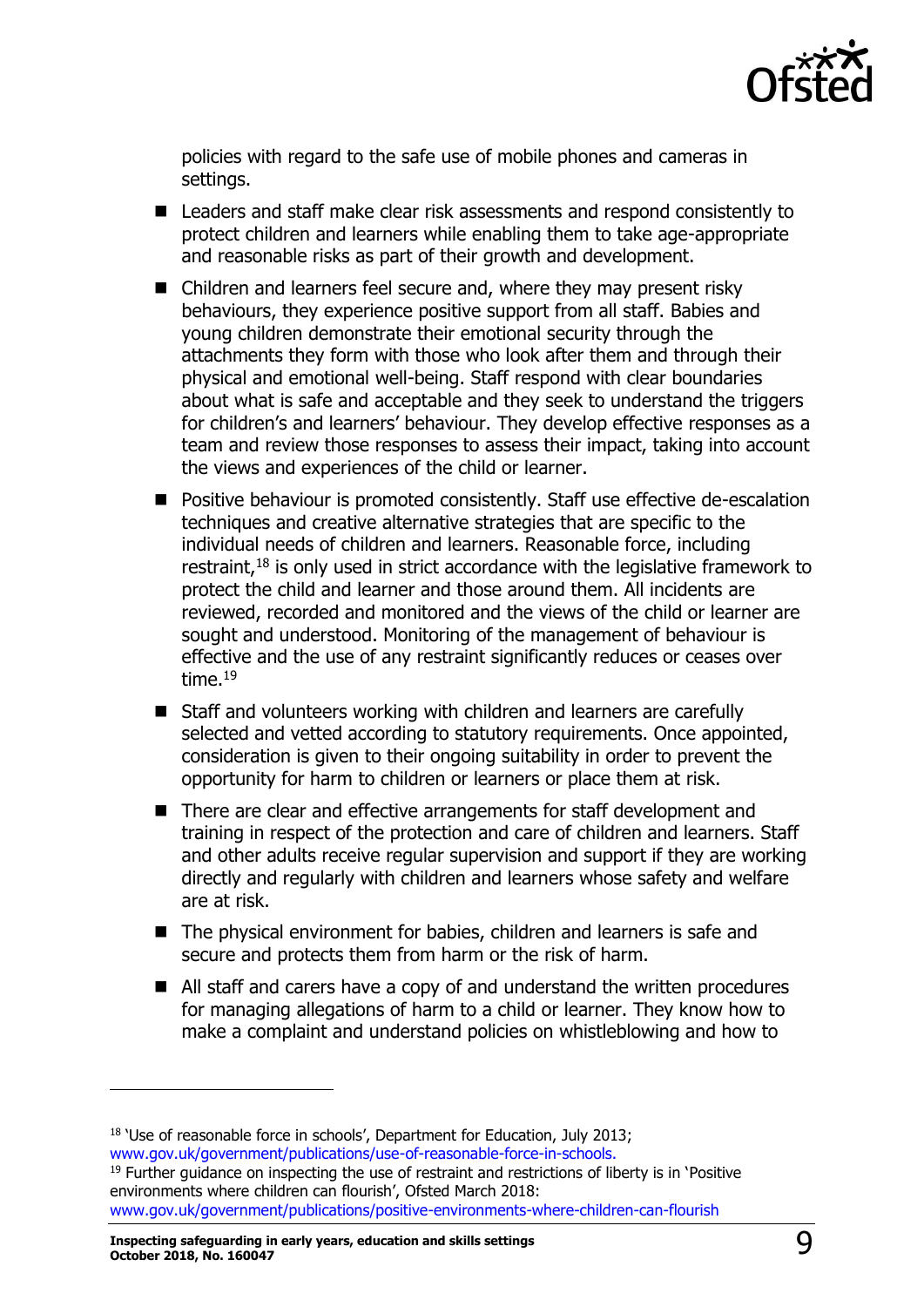

manage other concerns about the practice of adults in respect of the safety and protection of children and learners.

### <span id="page-9-0"></span>**Evidence to look for when inspecting safeguarding arrangements**

- 14. This section provides guidance on the evidence inspectors should look for when reviewing safeguarding arrangements in a setting. The guidance is not exhaustive and should be read in conjunction with the relevant inspection handbook.
- 15. Inspectors should look for evidence of the extent to which leaders, governors and managers create a positive culture and ethos where safeguarding is an important part of everyday life in the setting, backed up by training at every level. Inspectors should consider the content, application and effectiveness of safeguarding policies and procedures and the quality of safeguarding practice, including evidence that staff are aware of the signs that children or learners may be at risk of harm either within the setting or in the family or wider community outside the setting.
- 16. Inspectors should consider how far leaders and managers have put in place effective arrangements to:
	- **Identify** children and learners who may need early help or are at risk of neglect, abuse, grooming or exploitation
	- Help prevent abuse by raising awareness among children and learners of safeguarding risks and how and where to get help and support if they need it
	- **Help** those children who are at risk of abuse and need early help or statutory social care involvement, keeping accurate records, making timely referrals where necessary and working with other agencies to ensure that children and learners get the help and support they need
	- Manage allegations about adults who may be a risk, and check the suitability of staff to work with children, learners and vulnerable adults.

#### <span id="page-9-1"></span>**Inspecting how effectively leaders and governors create a safeguarding culture in the setting**

- 17. Inspectors should consider how well leaders and managers in early years settings, schools and further education and skills providers have created a culture of vigilance where children's and learners' welfare is promoted and timely and appropriate safeguarding action is taken for children or learners who need extra help or who may be suffering or likely to suffer harm.
- 18. Inspectors should evaluate how well early years settings, schools and further education and skills providers fulfil their statutory responsibilities and how well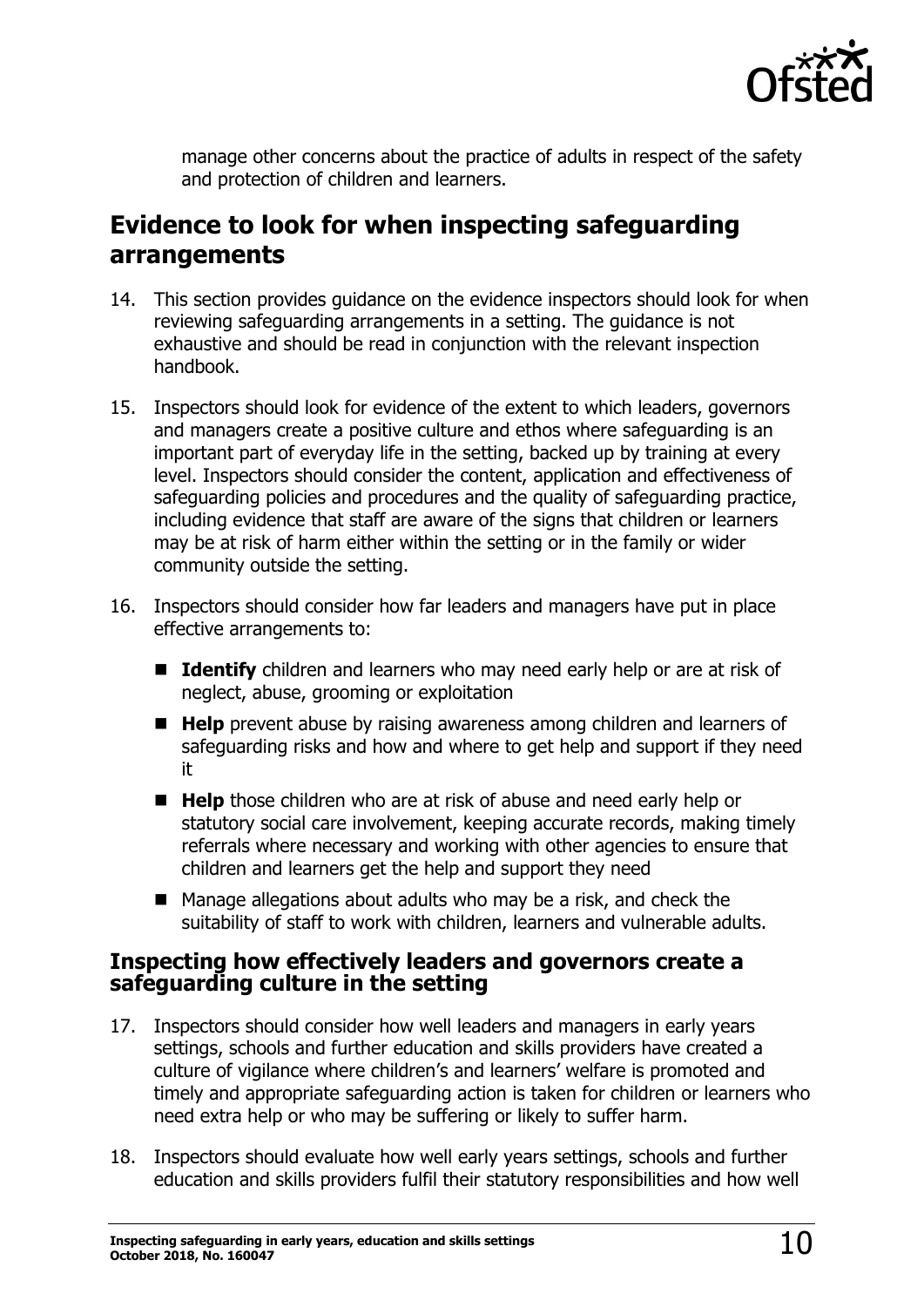

staff exercise their professional judgement in keeping children and learners safe.

- 19. Inspectors should consider evidence that:
	- leaders, governors and supervisory bodies (where appropriate) fulfil statutory requirements, such as those for disability, safeguarding, recruitment and health and safety
	- child protection/safeguarding and staff behaviour policies and procedures are in place, consistent with government guidance, refer to locally agreed multi-agency safeguarding arrangements and are regularly reviewed
	- staff, leaders and managers recognise that children and learners are capable of abusing their peers and this risk is covered adequately in the child protection or safeguarding policy
	- $\blacksquare$  the child protection or safeguarding policy reflects the additional barriers that exist when recognising the signs of abuse and neglect of children who have special educational needs and/or disabilities
	- children and learners feel safe
	- staff, leaders, governors and supervisory bodies (where appropriate) and volunteers receive appropriate training on safeguarding at induction, that is updated regularly. In addition, they receive information (for example, via emails, e-bulletins and newsletters) on safeguarding and child protection at least annually. They demonstrate knowledge of their responsibilities relating to the protection of children, learners and vulnerable adults
	- staff are supported to have a good awareness of the signs that a child or learner is being neglected or abused, as described in 'What to do if you're worried a child is being abused<sup>'20</sup>
	- $\blacksquare$  staff are confident about what to do if a child reports that they have been sexually abused by another child
	- $\blacksquare$  there is a designated senior member of staff in charge of safeguarding arrangements who has been trained to the appropriate level and understands their responsibilities relating to the protection of children, young people and vulnerable adults and the safeguarding of all learners. Designated members of staff in schools and colleges should be a senior member of the school or college leadership team and they should undertake safeguarding training every two years and their knowledge and skills should be refreshed at regular intervals, but at least annually.<sup>21</sup> Designated safeguarding leads in schools and colleges are aware of local plans for the

<sup>&</sup>lt;sup>20</sup> 'What to do if you're worried a child is being abused: advice for practitioners', Department for Education, March 2015; [www.gov.uk/government/publications/what-to-do-if-youre-worried-a-child-is](http://www.gov.uk/government/publications/what-to-do-if-youre-worried-a-child-is-being-abused--2)[being-abused--2.](http://www.gov.uk/government/publications/what-to-do-if-youre-worried-a-child-is-being-abused--2)

 $21$  'Keeping children safe in education', paragraphs 52–58 and Annex B; [www.gov.uk/government/publications/keeping-children-safe-in-education--2.](http://www.gov.uk/government/publications/keeping-children-safe-in-education--2)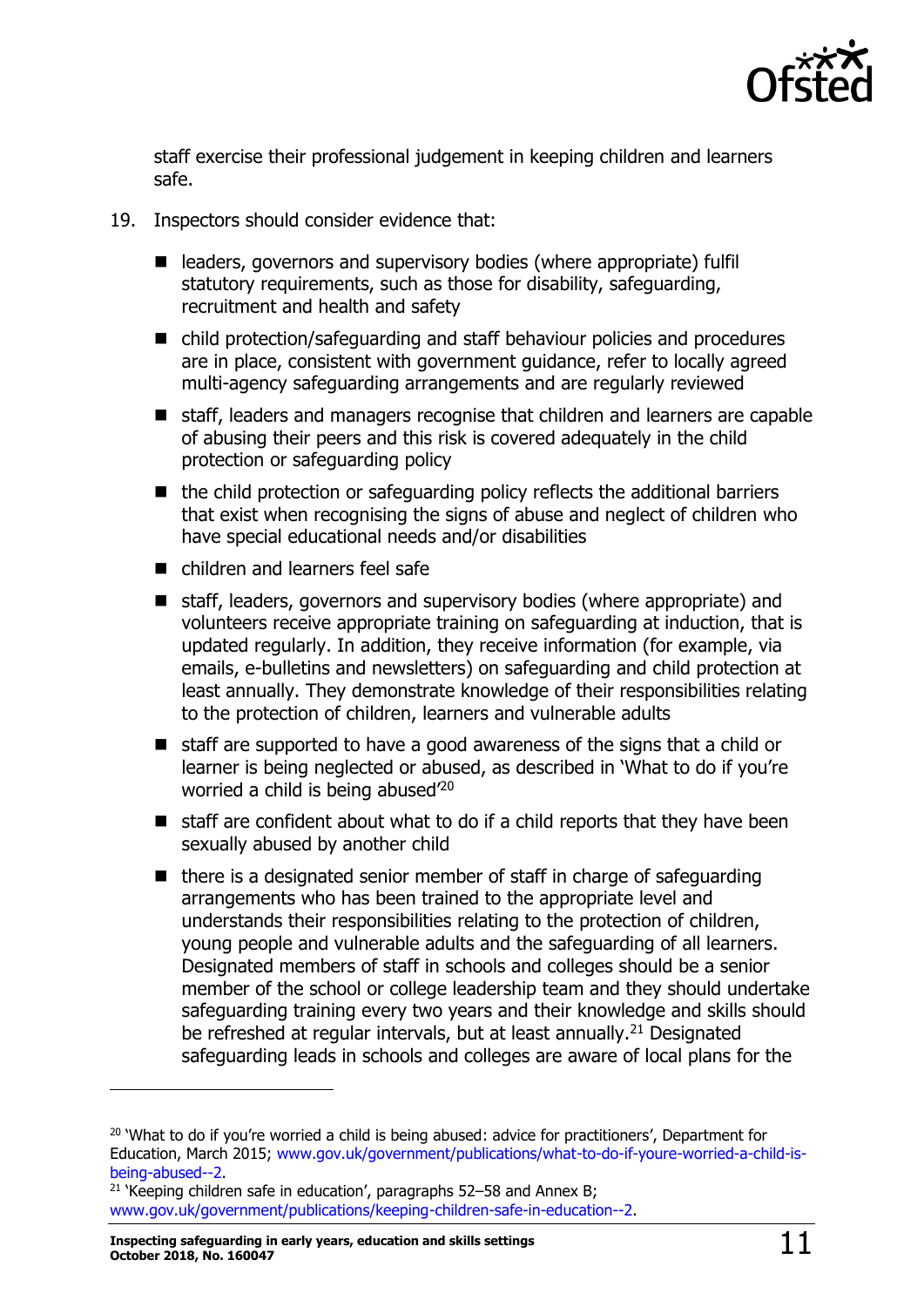

transition to new multi-agency arrangements led by the three safeguarding partners and act as the main point of contact with the safeguarding partners. During term time the designated safeguarding lead for a school or college, or an appropriately trained deputy, should be available during opening hours for staff to discuss safeguarding concerns

- staff are aware of the role of the designated safeguarding lead and the identity of any deputies
- $\blacksquare$  the setting identifies children or learners who may be at risk
- school and college staff are alert to circumstances when a child may need early help
- the setting has clear policies and procedures for dealing with children and learners who go missing from education, particularly those who go missing on repeat occasions. Leaders, managers and staff are alert to signs that children and learners who are missing might be at risk of abuse or neglect. Where reasonably possible, a school or college should hold more than one emergency contact number for each pupil or student
- **E** appropriate action is taken when children and learners stop attending the setting or do not attend regularly; for schools, this includes informing the local authority when a pupil is going to be deleted from the register
- action is taken to ensure that children are taught about safeguarding risks, including online risks
- $\blacksquare$  there is a clear approach to implementing the Prevent duty and keeping children and learners safe from the dangers of radicalisation and extremism
- the setting takes effective action to prevent and tackle discriminatory and derogatory language – this includes language that is derogatory about disabled people and homophobic and racist language
- children and learners are supported to understand and recognise risk, for example risks associated with criminal and sexual exploitation, domestic abuse, female genital mutilation, forced marriage, substance misuse, gang activity, radicalisation and extremism, $22$  and are aware of the support available to them
- $\blacksquare$  staff, leaders and managers understand the risks posed by adults or young people who use the internet to bully, groom or abuse children, learners and vulnerable adults; there are well-developed strategies in place to keep learners safe and to support them in learning how to recognise when they are at risk and how to get help when they need it
- staff understand the importance of considering wider environmental factors that may be present in a child's life that are a threat to their safety and/or welfare

<sup>&</sup>lt;sup>22</sup> This also includes risks associated with e-safety, substance misuse, knives and gangs, relationships (including sexual relationships), water, fire, roads and railways.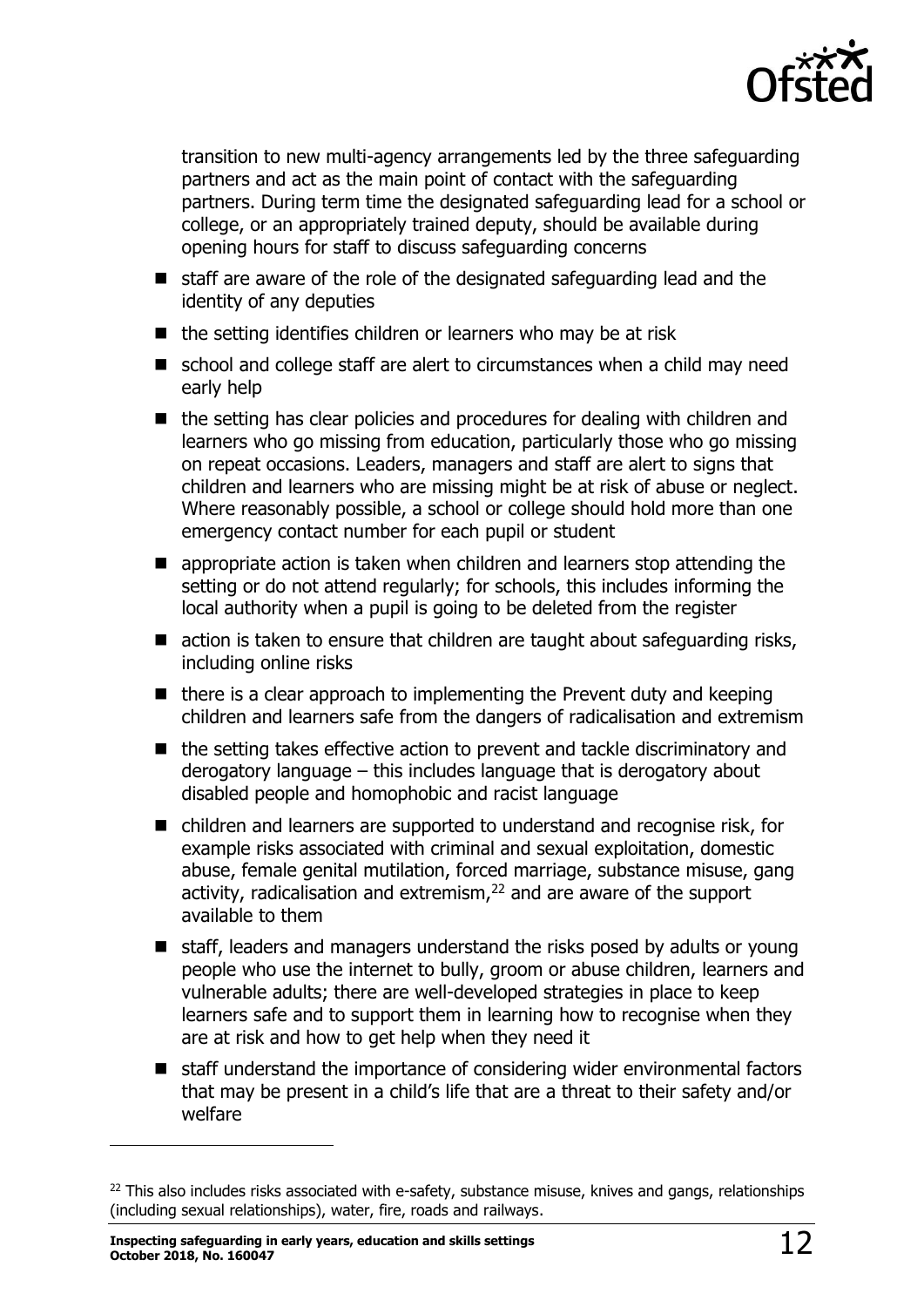

- $\blacksquare$  teachers understand their mandatory duty to report to police any known case of female genital mutilation on a girl under the age of 18 <sup>23</sup>
- staff, leaders and managers oversee the safe use of electronic and social media by staff and learners and take action immediately if they are concerned about bullying or risky behaviours
- **E** appropriate filters and monitoring systems are in place to protect learners from potentially harmful online material
- **E** appropriate arrangements are made with regards to health and safety to protect staff and learners from harm
- staff in schools and colleges are supported to make reasonable judgements about when it may be appropriate to use physical contact with a child to protect them from injury
- $\blacksquare$  the setting's premises provide a safe learning environment with secure access.

#### <span id="page-12-0"></span>**Inspecting arrangements for staff recruitment and vetting**

- 20. Ofsted expects early years settings, schools and further education and skills providers to be able to demonstrate that they meet all regulations and duties for the purposes of the safeguarding judgement under leadership and management in the inspection handbook for the appropriate remit.
- 21. Inspectors should check the single central record early in inspections of schools and colleges in the expectation that it will be complete and meet statutory requirements.<sup>24</sup> During early years inspections, inspectors will check that the provider is able to produce evidence of suitability of relevant staff and adults.
- 22. Inspectors should also check the setting's policy and procedures for ensuring that visitors to the school are suitable and checked and monitored as appropriate, for example external speakers at school assemblies.
- 23. Registered early years providers are expected to make all records available at inspection. If evidence of suitability is not kept on site, inspectors can accept this evidence later during the inspection as long as it is provided before final feedback is given.
- 24. If there is a **minor** administrative error on a single central record, such as the absence of a date on the record, and this can be easily rectified **before** the final team meeting, the school or college will be given the chance to resolve the issue.

<sup>&</sup>lt;sup>23</sup> Mandatory reporting of female genital mutilation: procedural information, Home Office and DfE, 2015; [www.gov.uk/government/publications/mandatory-reporting-of-female-genital-mutilation](http://www.gov.uk/government/publications/mandatory-reporting-of-female-genital-mutilation-procedural-information)[procedural-information.](http://www.gov.uk/government/publications/mandatory-reporting-of-female-genital-mutilation-procedural-information)

 $24$  In the case of further education and skills providers, the requirement to have a single central record applies only to colleges (see footnote 4 and annex 5).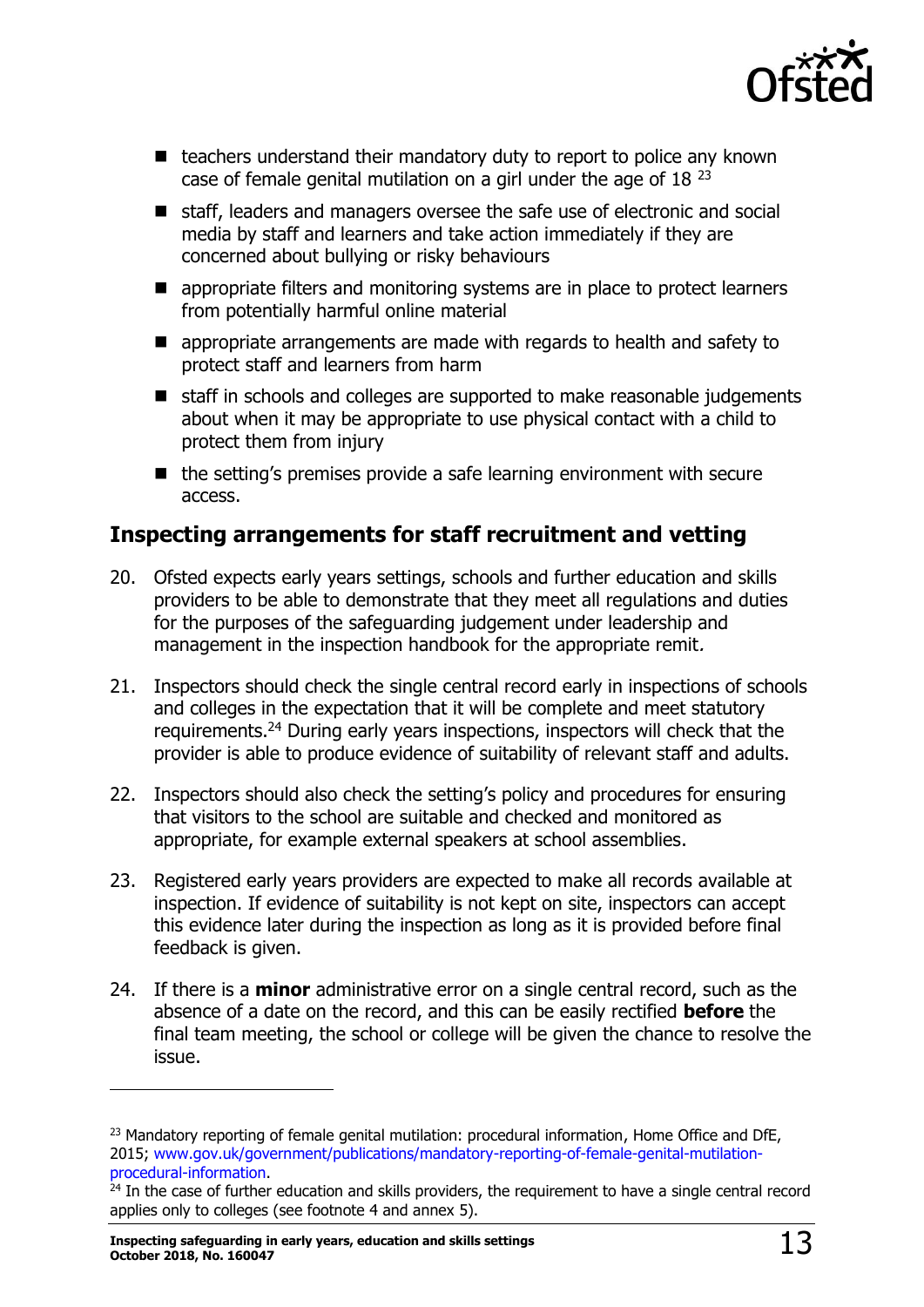

- 25. Ofsted has established a definition for 'administrative errors' in relation to the single central record (see below). No allowance will be made, for example, for breaches to the requirements for the Disclosure and Barring Scheme (DBS) disclosures.
- 26. Administrative errors may be defined as follows:
	- failure to record one or two dates
	- $\blacksquare$  individual entries that are illegible
	- $\blacksquare$  one or two omissions where it is clear that the information is already held by the school or college but the school or college has failed to transfer over the information in full to the single central record.
- 27. For specified early or later years childcare, inspectors are **not** expected to make enquiries as to whether any member of staff is disqualified. However, inspectors should ascertain that the provider knows their legal obligations and has effective systems in place to find out information about whether a person may be disqualified.
- 28. To employ a disqualified person knowingly constitutes an offence. Should an inspector become aware that a member of staff is, or may be, disqualified and has not been granted a waiver, this must be considered when making the judgement on the effectiveness of safeguarding.
- 29. Where an early years setting, school or college has recruited volunteers who are not checked, inspectors should explore with senior leaders and governors how the registered provider or school has reached this decision – for example how it has assessed the level of supervision provided.
- 30. In the case of trainee teachers and students on placement, if they are employed by the setting, school or college, then they should be subject to the same checks under regulations as other members of staff. If trainee teachers are fee-funded, the school or setting should obtain written confirmation from the training provider that these checks have been carried out and that the trainee has been judged by the provider to be suitable to work with children. There is no requirement for a school to record details of fee-funded trainees on the single central record.

### <span id="page-13-0"></span>**Inspecting the quality of safeguarding practice**

31. Inspectors should look for evidence that the early years setting, school or college is implementing its safeguarding policy and processes effectively and keeping them under review. As well as ensuring that children and learners are safeguarded while on the premises, the setting should be proactive about anticipating and managing risks that children and learners face in the wider community. The setting should adhere to any locally agreed arrangements for safeguarding children. All concerns and the action taken in response should be clearly recorded.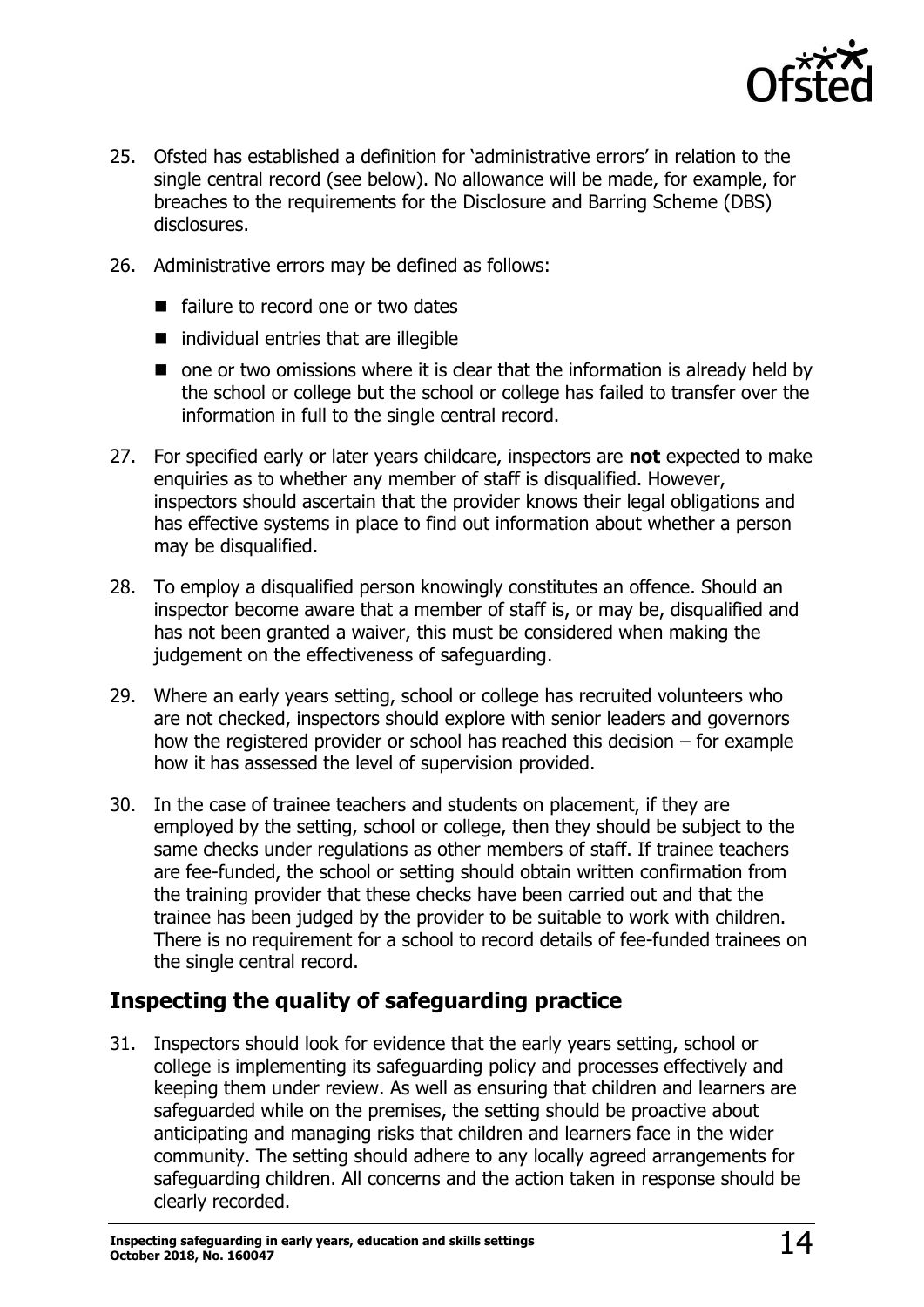

32. Where a child is currently receiving services or support from children's social care services and/or is subject to a multi-agency plan, or where a child has been referred to services by the setting, inspectors should explore the role, actions and participation of the early years setting, school or further education and skills provider in working in partnership with external agencies with the aim of improving the child's situation.

#### <span id="page-14-0"></span>**Inspecting arrangements for handling serious incidents and allegations**

33. On all inspections, the lead inspector **must** check whether there have been any safeguarding incidents or allegations since the last inspection that have either been resolved or that are ongoing. This should be done early in the inspection, if possible. The purpose of this is to establish whether there is any information that could impact on the judgement of the effectiveness of safeguarding or any other aspect of the inspection that needs to be included in the report. Of particular relevance are the questions as to:

> (a) whether the early years setting, school or further education and skills provider has responded in a timely and appropriate way to concerns or allegations

(b) how effectively the early years setting, school or further education and skills provider has worked in partnership with external agencies regarding any concerns.

### <span id="page-14-1"></span>**Arriving at judgements about safeguarding arrangements**

- 34. The impact of safeguarding arrangements will be tested under the CIF judgement on the quality of leadership and management and also its impact on the personal development, behaviour and welfare of children and learners. Inspectors will arrive at a judgement about whether the early years setting, school or further education and skills provider has effective safeguarding arrangements or not. This judgement will contribute towards the overall judgement on the effectiveness of leadership and management.
- 35. Judgements must not be made solely based on the evidence that is presented during the inspection. Inspectors must probe further and take into account a range of evidence to evaluate the effectiveness of safeguarding arrangements over time. Inspectors should take into account any comments received by Ofsted from parents of children who attend the setting.
- 36. Inspectors will consider the extent to which leaders, managers and those responsible for governance ensure that arrangements to protect children and learners meet statutory requirements, follow the applicable guidance, and promote their welfare – including the prevention of radicalisation and extremism. The evidence for this will contribute to the inspectors' evaluation of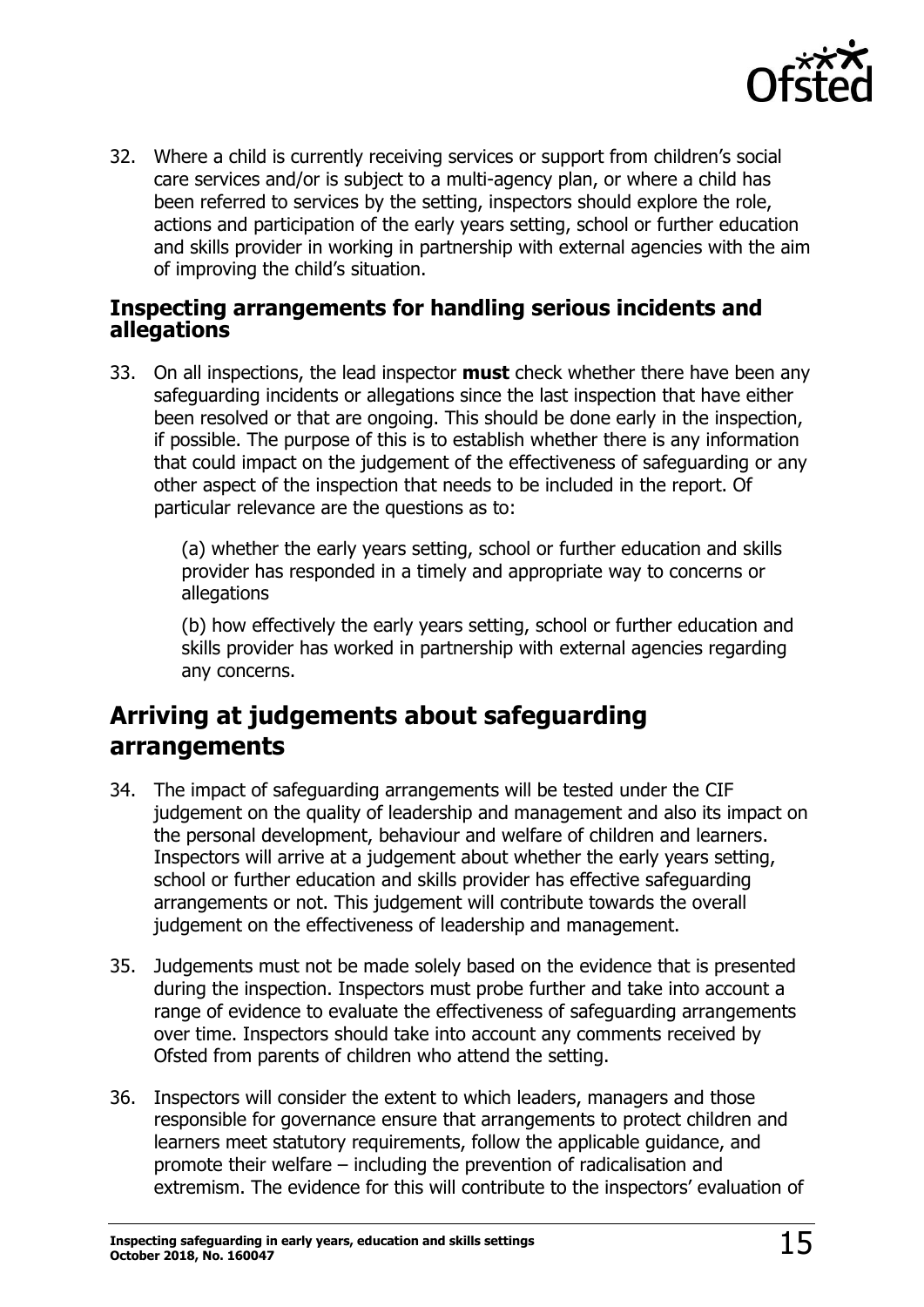

the effectiveness of safeguarding. Evidence gathered in relation to attendance, behaviour – for example bullying – and how well children and learners understand how to keep themselves safe may also contribute, to a greater or lesser degree, to this judgement. In line with statutory guidance, inspectors will gather evidence as to whether staff in all settings are sensitive to signs of possible safeguarding concerns. These include poor or irregular attendance, persistent lateness, or children missing from education. Inspectors will consider during each inspection any inspection survey comments about safeguarding from staff or pupils and any parental comments on Parent View.

- 37. Inspectors will make a judgement on the personal development, behaviour and welfare of children and learners by evaluating, where applicable, the extent to which the provision is successfully promoting and supporting children's and learners' safety. In order to make this judgement, inspectors will consider, among other things, children's and learners' understanding of how to keep themselves safe from relevant risks such as exploitation and extremism, including when using the internet and social media. Inspectors should include online safety in their discussions with children and learners (covering topics such as online bullying and safe use of the internet and social media). Inspectors should investigate what the school or further education and skills provider does to educate pupils in online safety and how the provider or school deals with issues when they arise.
- 38. In relation to early years, inspectors should consider how staff promote young children's understanding of how to keep themselves safe from relevant risks and how this is monitored across the provision.
- 39. When judging the effectiveness of safeguarding procedures in independent school inspections, inspectors must take into account whether or not the school meets all the paragraphs in part 2 (spiritual, moral, social and cultural development of pupils), part 3 (welfare, health and safety of pupils), part 4 (suitability of staff, supply staff and proprietors) and part 5 (premises of and accommodation at schools) of the independent school standards.<sup>25</sup>

### <span id="page-15-0"></span>**Inspecting and reporting on safeguarding concerns**

- 40. Safeguarding concerns about an early years setting, school or further education and skills provider may be identified by inspectors during an inspection, or may be brought to the attention of an inspector or Ofsted before or during an inspection. Safeguarding concerns may include:
	- delay or negligence in passing on concerns to the relevant agencies about a child or learner at risk of or suffering significant harm

<sup>&</sup>lt;sup>25</sup> The Education (Independent School Standards) Regulations 2014; [www.legislation.gov.uk/uksi/2014/3283/contents/made.](http://www.legislation.gov.uk/uksi/2014/3283/contents/made)

**Inspecting safeguarding in early years, education and skills settings October 2018, No. 160047** 16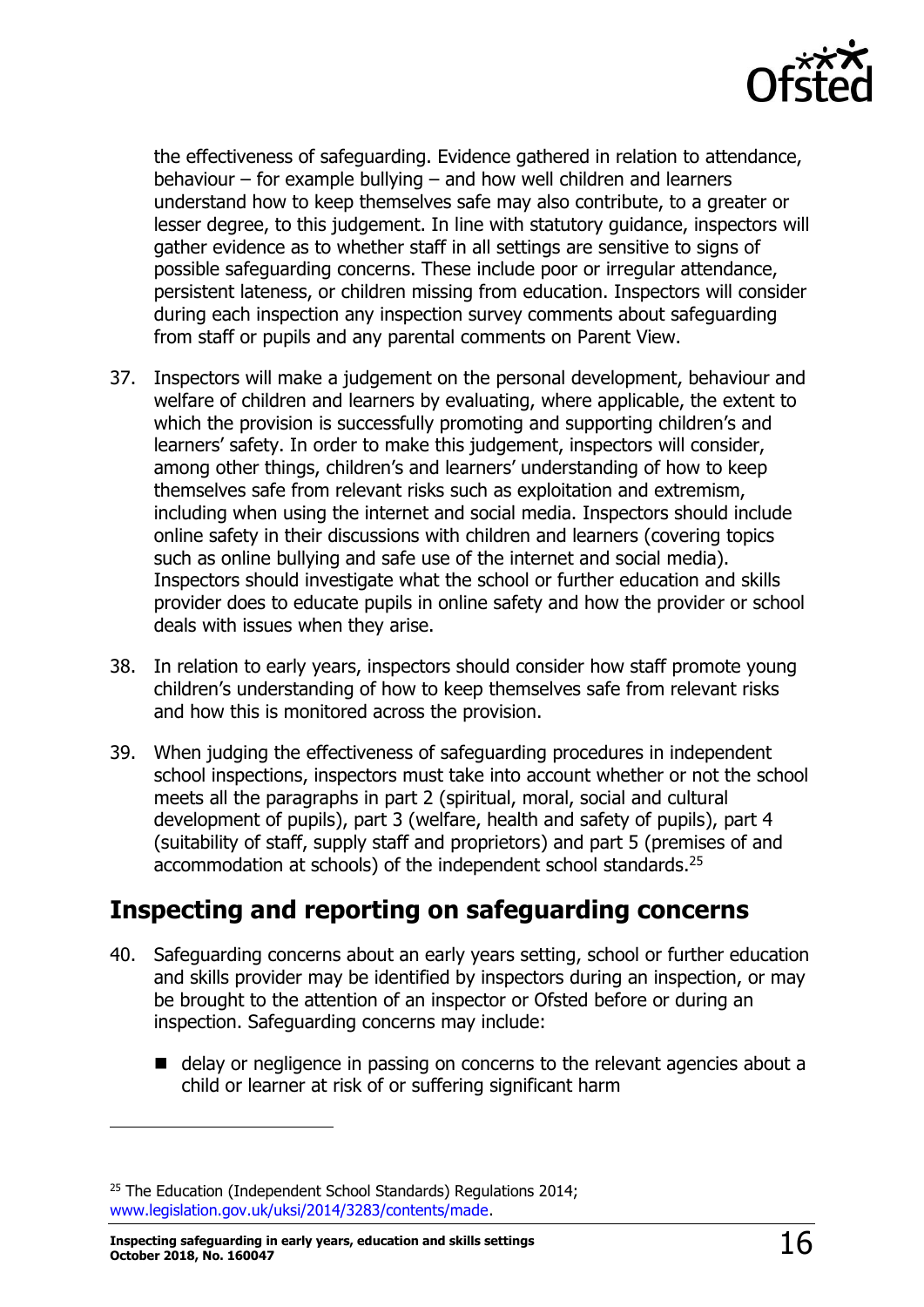

- $\blacksquare$  the suspension or redeployment of a member of staff and a current safeguarding investigation
- failure to follow statutory requirements, quidance, or locally agreed procedures for safer recruitment or for dealing with allegations against staff
- $\blacksquare$  failure to comply with the legal duty to refer to the DBS a member of staff who has harmed, or poses a risk of harm to, a child.
- 41. When reporting on these issues, inspectors must take care not to include any information that might lead to identification of an individual child or learner or of a member of staff who is, or may be, under investigation by another agency. Inspectors must be mindful that where a particular matter is under investigation it is not proven. It is also important that the inspection report should not contain information that might raise undue concerns among parents and the wider public that the children and learners in general are unsafe. There are instances when a member of staff may be absent because she or he has been suspended pending a safeguarding investigation. Parents or other staff may not be aware of the suspension and are most unlikely to be aware of any detail.
- 42. If a safeguarding issue relating to the provision is already known to Ofsted before an inspection, then the lead inspector (if unsure of what action to take) should seek guidance before the inspection. The lead inspector should record information about the concern known to Ofsted as part of the inspection planning evidence. This is to provide a clear audit trail showing how key lines of enquiry for the inspection were developed.
- 43. Inspectors should ensure that they are aware of any information about safeguarding at the setting that is available to the public, reported in the press or accessible on the internet, including that available on the early years setting, school or further education and skills provider's website, if available. As part of their pre-inspection planning, the lead inspector should run an internet check to see whether there are any safeguarding issues that the inspection team may need to follow up during the inspection. All information that is considered when planning for the inspection should be recorded as evidence.
- 44. Inspectors should give careful consideration to the judgements relating to the effectiveness of safeguarding, when it is known that a member of staff has been convicted of sexual or violent offences.

#### <span id="page-16-0"></span>**Reporting on evidence or allegations of child abuse, including serious incidents**

45. If, in the course of an inspection, inspectors come across evidence or allegations of child abuse, the lead inspector should report the concerns using the following wording: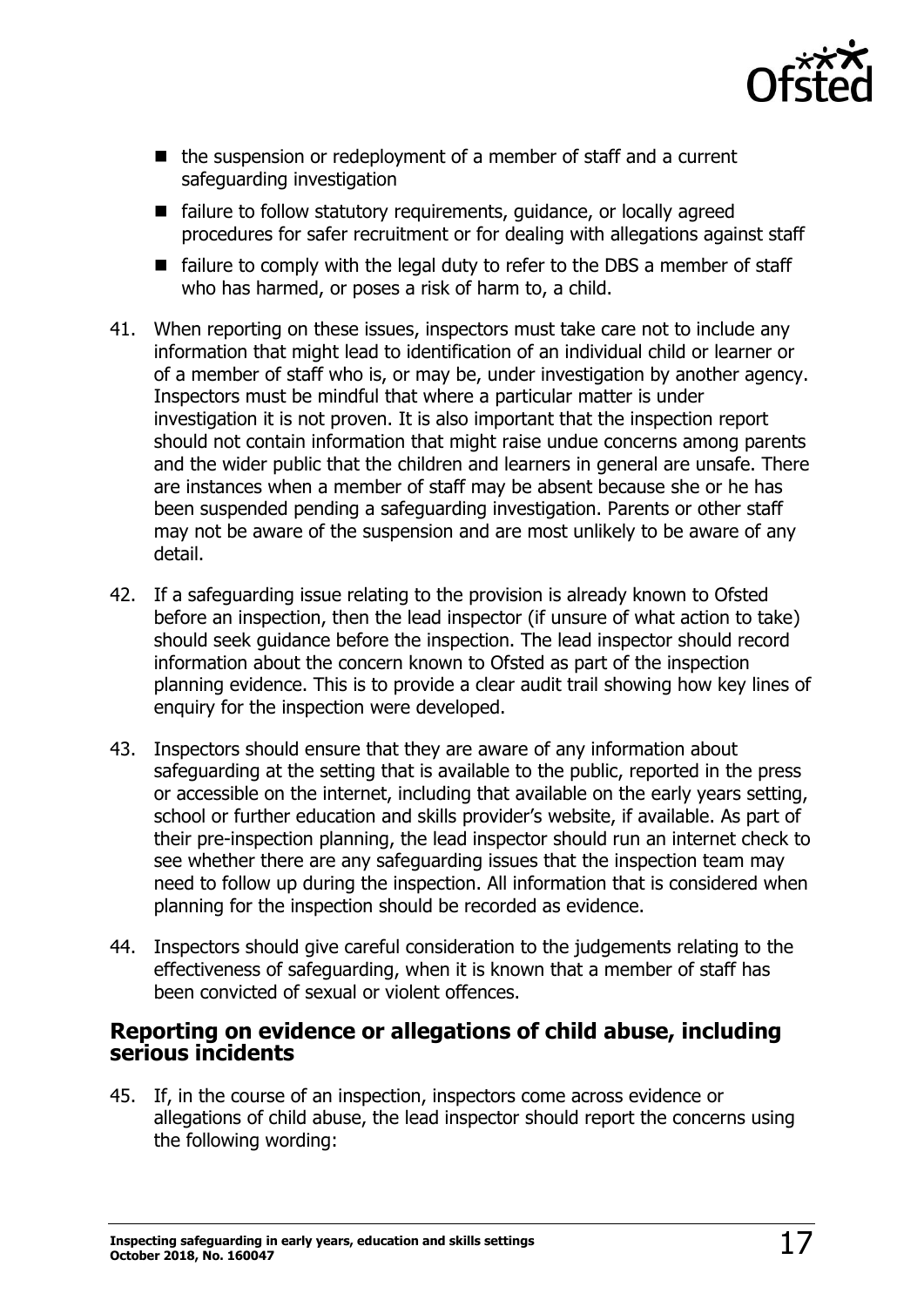

'Concerns raised by [some children or young people or vulnerable adults/a child or young person or vulnerable adult/some parents/one parent] during the inspection are being examined by the appropriate bodies.'

- 46. It is not the role of an inspector to investigate a child protection concern or an allegation against a member of staff. Inspectors should, however, satisfy themselves that appropriate referrals have been made in response to any child protection concerns.
- 47. In cases where Ofsted has become aware of an investigation by another agency into a serious incident or serious allegations involving a setting, school or provider that Ofsted is inspecting, it may be appropriate for the inspection report to make a brief reference to the investigation. This should be done in such a way that avoids the risk of prejudicing the outcome of the investigation or identifying individuals who are linked to the investigation. Any references will be confined to the most serious incidents, such as the death of a child or a serious safeguarding failure. Inspectors should avoid making any reference to a serious incident if there is any possibility that doing so would: prejudice an investigation or its outcome; breach confidentiality; or risk identifying individuals subject to, or related to, the investigation. If a reference is to be made, it should be clear that Ofsted has not investigated and is not coming to any determination on the concerns raised.
- 48. Inspectors should note that the restrictions in paragraphs 45–47 of this guidance apply to what may be reported in the published inspection report about active, external investigations, not to what may be included as lines of enquiry in the inspection. Inspectors are required and remain free to comment on any matter they believe is relevant to the quality of the safeguarding practice, as long as the comments are based on the inspection evidence.

#### <span id="page-17-0"></span>**Sentences to include in inspection reports when an investigation is in progress**

49. Where relevant and appropriate, given the particular circumstances, the lead inspector should give careful consideration to, and seek advice about, the insertion of specific text in the 'Information about this setting or school' section of the report template. Before using the sentences below, inspectors must consider whether referring to an incident might cause prejudice to an ongoing investigation or inappropriately identify an individual. If they are in any doubt, inspectors must seek advice on the wording to be used.

#### **A serious incident that involves the setting**

'Inspectors were aware during this inspection that a serious incident that occurred at the setting since the previous inspection is under investigation by the appropriate authorities. While Ofsted does not have the power to investigate incidents of this kind, actions taken by the setting/school/provider in response to the incident(s) were considered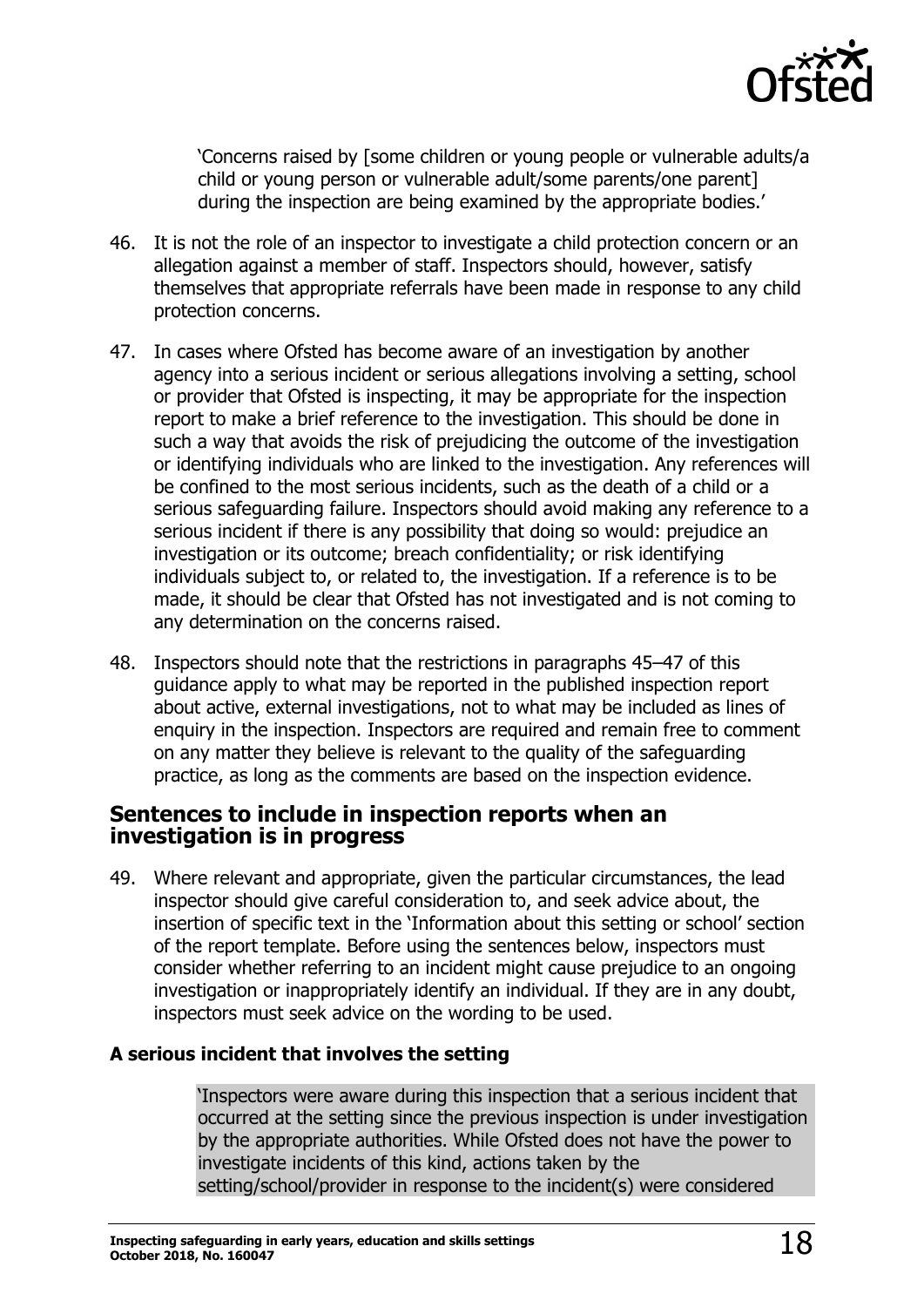

alongside the other evidence available at the time of the inspection to inform inspectors' judgements.'

#### **An investigation into the death or serious injury of a child at the setting or while in the care of staff**

'Inspectors were aware during this inspection that a serious incident that occurred at the setting/while a child was in the care of staff employed by the setting [for example during an educational visit – amend as appropriate] since the previous inspection is under investigation by the appropriate authorities. While Ofsted does not have the power to investigate incidents of this kind, actions taken by the setting/school/provider in response to the incident(s) were considered alongside the other evidence available at the time of the inspection to inform inspectors' judgements.'

50. In situations where the incident concerns a child who attends or used to attend the early years setting or school, but the incident did not take place in the setting or school, the following form of words could be used:

> 'Inspectors were aware during this inspection of a serious incident involving a child who attends/used to attend this setting/school/provision [delete as appropriate] that had occurred since the previous inspection. While Ofsted does not have the power to investigate incidents of this kind, actions taken by the setting/school/provider in response to the incident(s) were considered alongside the other evidence available at the time of the inspection to inform inspectors' judgements.'

#### **An investigation into alleged child protection failings**

'Inspectors were aware during this inspection that serious allegations of a child protection nature were being investigated by the appropriate authorities. While Ofsted does not have the power to investigate allegations of this kind, actions taken by the setting/school/provider in response to the allegations(s) were considered alongside the other evidence available at the time of the inspection to inform inspectors' iudgements.'

#### **A police investigation into the use of restraint/restriction of liberty at the setting**

'Inspectors were aware during this inspection of a police investigation into serious allegations about restriction of liberty at the setting/school/provider. While Ofsted does not have the power to investigate allegations of this kind, actions taken by the setting/school/provider in response to the allegation(s) were considered alongside the other evidence available at the time of the inspection to inform inspectors' judgements.'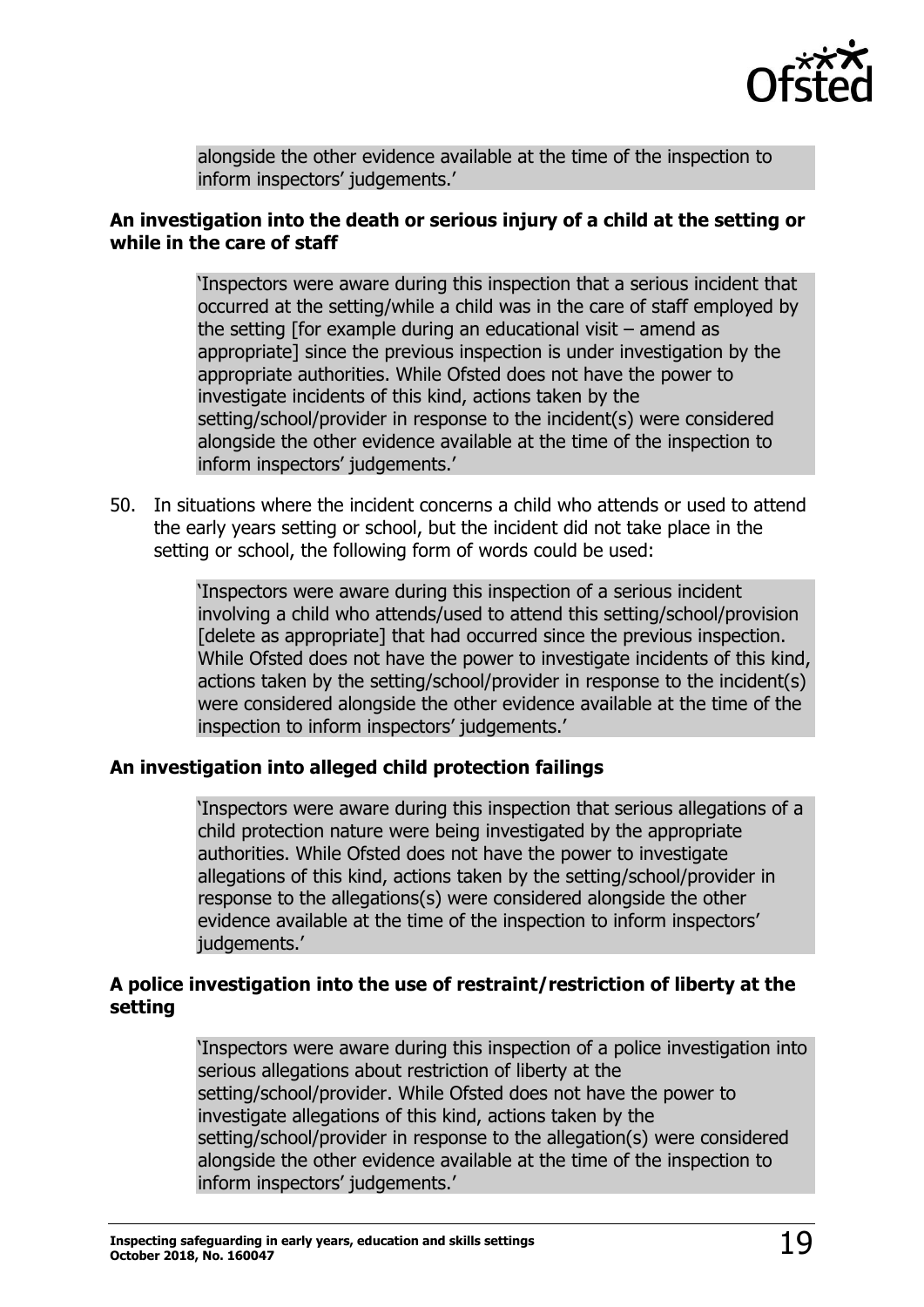

# <span id="page-19-0"></span>**Annex 1. Safeguarding requirements for leaders and managers**

Governing bodies, boards of trustees, registered providers and proprietors (including management committees) must ensure that they comply with their safeguarding duties under legislation. In the case of academies, free schools and alternative provision academies, references to the proprietor include the academy trust. They must ensure that the policies, procedures and training in their early years settings, schools or colleges are effective and comply with the law at all times.

The responsibilities placed on governing bodies, boards of trustees, registered providers, proprietors and management committees include:

- continuing to contribute to inter-agency working in line with statutory guidance 'Working together to safeguard children and Transitional Working together guidance'
- **E** ensuring that an effective child protection policy is in place, together with a staff behaviour policy, where applicable. For schools and colleges the child protection policy should include procedures for minimising and dealing with peer-on-peer abuse and the approach to managing reports of sexting.
- appointing a designated safeguarding lead and, in schools and colleges, ensuring that they should undergo child protection training every two years
- **P** prioritising the welfare of children and learners and creating a culture where staff are confident to challenge senior leaders over any safeguarding concerns
- making sure that children and learners are taught how to recognise risk and know where to go for help when they need it
- putting in place appropriate safeguarding responses to children and learners who go missing from early years and education settings, particularly on repeat occasions
- carrying out reasonable checks, for example for links with extremism, on, and assessing what will be appropriate supervision of, all visitors who are intending to work with children, learners and/or staff or to address assemblies
- $\blacksquare$  if named as a relevant agency, cooperating with the new local safeguarding arrangements. It is expected that, locally, the three safeguarding partners will name schools and colleges as relevant agencies and ensure that they are fully involved in the new arrangements.

In addition, for schools and colleges:

■ having a senior board level (or equivalent) lead to take **leadership** responsibility for the school or college's safeguarding arrangements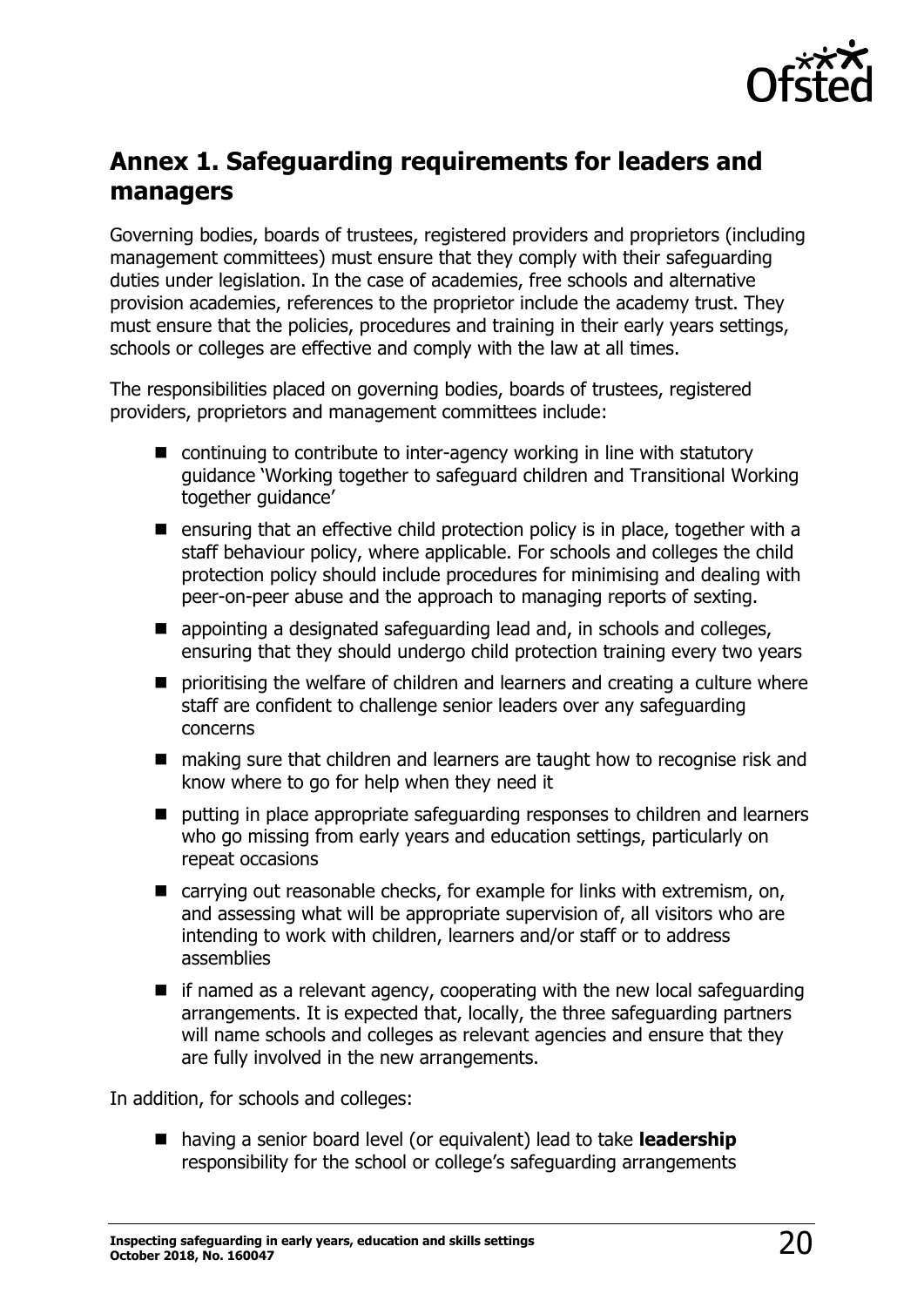

- being aware of local arrangements and timelines for the transition from the Local Safeguarding Children Board to new multi-agency arrangements led by the three safeguarding partners (the local authority, clinical commissioning group and the chief officer of police)
- understanding the local criteria for action<sup>26</sup> and the local protocol for assessment $27$  and ensuring that these are reflected in the setting's policies and procedures.
- having due regard to the need to prevent people from being drawn into terrorism in accordance with the Counter-Terrorism and Security Act 2015
- $\blacksquare$  supporting staff to take a whole establishment approach to preventing sexual violence and sexual harassment between children or learners, and supporting any children who are affected, including the alleged victim and perpetrator<sup>28</sup>
- **E** appointing a designated teacher to promote the educational achievement of children who are looked after and, on commencement of section 4 to 6 of the Children and Social Work Act 2017, of children who have left care through adoption, special guardianship or child arrangements orders of children who were adopted from state care outside of England and Wales.

#### **Safe recruitment**

 $\overline{a}$ 

Governing bodies, boards of trustees, registered providers, proprietors and management committees should prevent people who pose a risk of harm from working with children or learners by:

- adhering to statutory responsibilities to carry out checks that enable a decision to be taken on the suitability of staff who work with children and learners
- $\blacksquare$  taking proportionate decisions on whether to ask for checks beyond those that are required
- $\blacksquare$  ensuring that volunteers are appropriately supervised

 $26$  The safeguarding partners will publish a document which sets out the local criteria for action in a way that is transparent, accessible and easily understood. This should include: the process for the early help assessment and the type and level of early help services to be provided; the criteria, including level of need, for when a case should be referred to local authority children's social care for assessment and for statutory services under section 17, 20, 31 and 47 of the Children Act 1989; and clear procedures and processes for cases relating to the exploitation of children, children managed within the youth secure estate and disabled children.

<sup>&</sup>lt;sup>27</sup> The local authority, with their partners, will develop and publish local protocols for assessment. Protocols should set out clear arrangements for how cases will be managed once a referral is made to children's social care.

<sup>&</sup>lt;sup>28</sup> [Sexual violence and sexual harassment between children in schools and colleges,](https://www.gov.uk/government/publications/sexual-violence-and-sexual-harassment-between-children-in-schools-and-colleges) Department for Education, Updated May 2018; [www.gov.uk/government/publications/sexual-violence-and-sexual](https://www.gov.uk/government/publications/sexual-violence-and-sexual-harassment-between-children-in-schools-and-colleges)[harassment-between-children-in-schools-and-colleges](https://www.gov.uk/government/publications/sexual-violence-and-sexual-harassment-between-children-in-schools-and-colleges)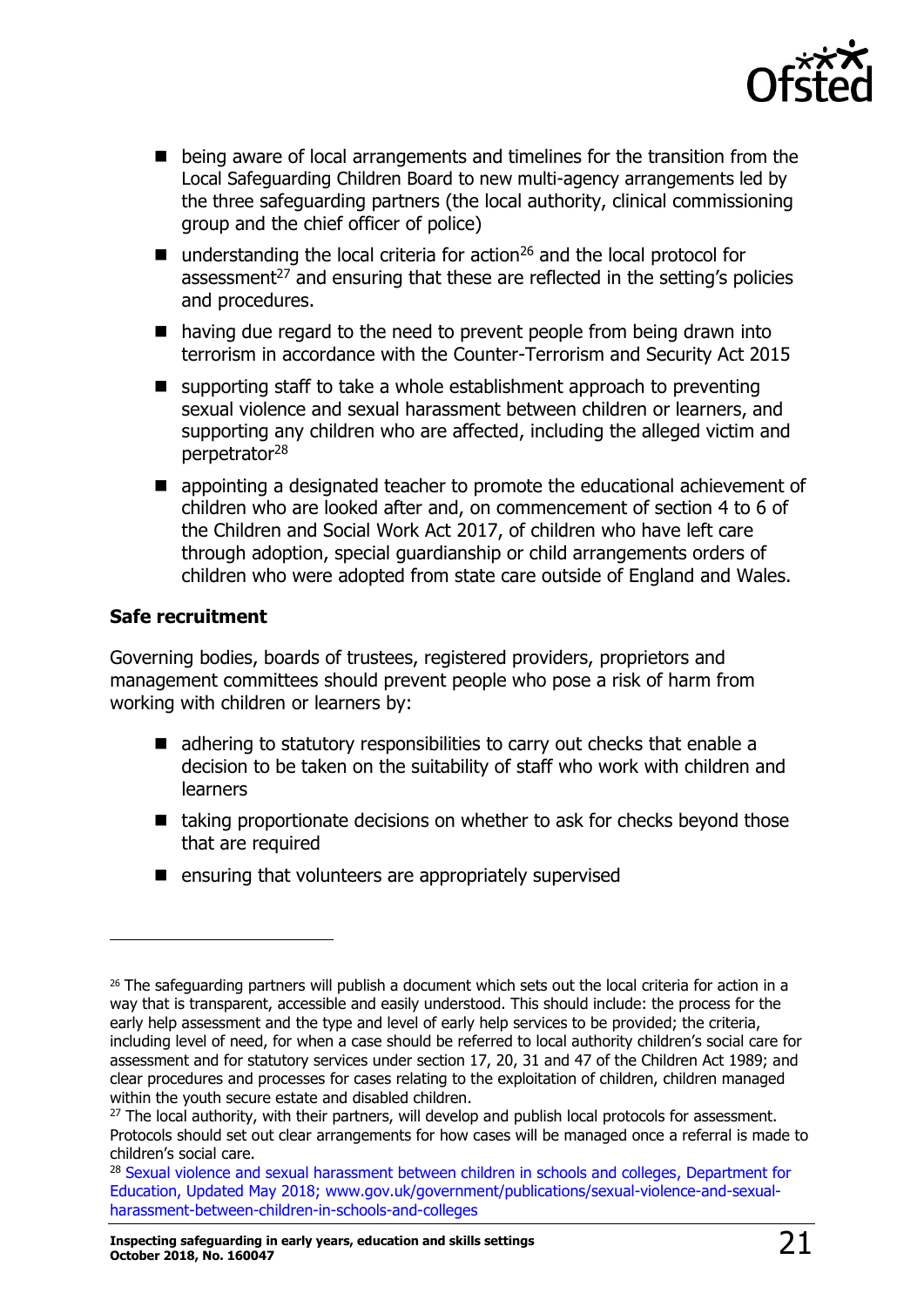

- making sure that, in relation to maintained schools, at least one person on any appointment panel has undertaken safer recruitment training
- $\blacksquare$  ensuring that there are procedures in place to handle allegations against members of staff and volunteers
- making sure that there are procedures in place to handle allegations against other children or learners.

Governing bodies, boards of trustees, registered providers, proprietors and management committees should ensure that allegations against members of staff and volunteers are referred to the local authority's designated officer(s) involved in the management and oversight of allegations against people who work with children.<sup>29</sup> There must be procedures in place to make a referral to the Disclosure and Barring Service (DBS) if a person in regulated activity has been dismissed or removed due to safeguarding concerns or would have been removed had they not resigned. This is a legal obligation and failure to do so is a criminal offence. For example, it is a criminal offence for an employer knowingly to take on an individual in a DBS-regulated activity (such as schools or childcare) who has been barred from such an activity.

Governing bodies of maintained schools and boards of trustees of academies must appoint a designated teacher to promote the educational achievement of children who are looked after and ensure that this person has appropriate training. Governing bodies, boards of trustees, registered providers, proprietors and management committees should ensure that staff have the skills, knowledge and understanding necessary to keep looked after children safe.

Early years providers, school leaders and further education and skills providers should create a culture of safe recruitment that includes the adoption of recruitment procedures that help deter, reject or identify people who might abuse children and learners. Governing bodies, boards of trustees, registered providers and proprietors must act reasonably in making decisions about the suitability of prospective employees.

It is the registered provider's, board of trustees', proprietor's or governing body's responsibility to ensure that safe recruitment checks are carried out in line with the statutory requirements, set out in the DfE's Keeping Children Safe in Education guidance. There is no requirement to carry out retrospective checks on current staff – the necessary checks are those that were in force at the time the appointment was made.

Governing bodies, boards of trustees, registered providers and proprietors must ensure that when an individual is appointed to carry out teaching work, an additional check is carried out to ensure that the individual is not prohibited from teaching. For those who are to be involved in management roles in independent schools (including

**Inspecting safeguarding in early years, education and skills settings October 2018, No. 160047** 22

 $^{29}$  This person was and may still be known as the local authority designated officer (LADO).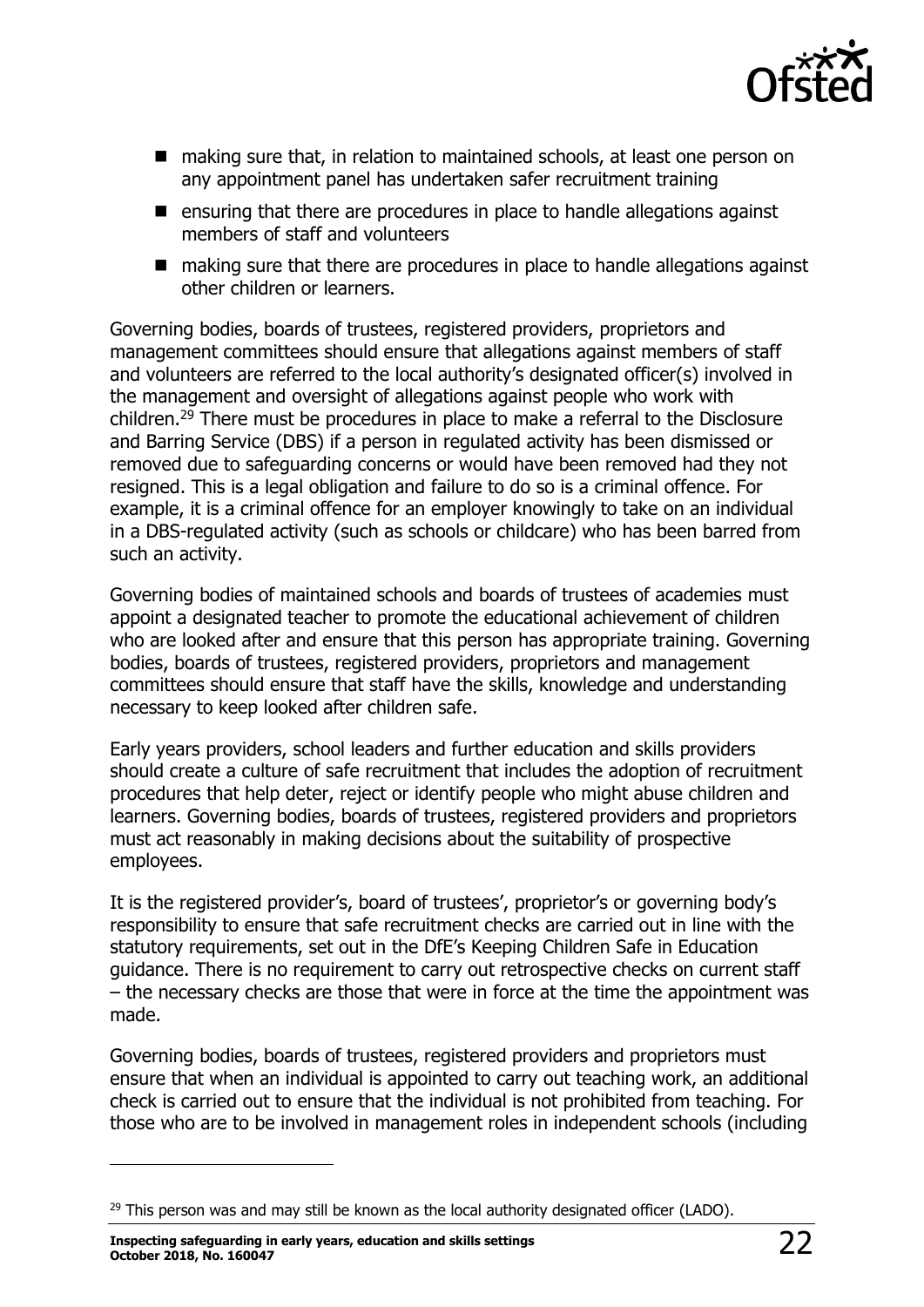

academies and free schools), an additional check is required to ensure that they are not prohibited from management under Section 128 of the Education and Skills Act 2008.

Schools and colleges **must** keep a single central record. The record must cover the following people:

- all staff (including supply staff and teacher trainees on salaried routes) who work in the school; in colleges, this means those providing education to children
- for independent schools, including academies and free schools, all members of the proprietor body. For academies this means the members and trustees of the academy trust.

The record should also cover all others who work in regular contact with children in the school or college, including volunteers who have been checked.

Registered early years providers must keep the required information above, as set out in paragraphs 3.68–3.73 of the 'Statutory framework for the Early Years Foundation Stage', although they are not required to keep this information as a single central record.

It is the registered provider's or school's responsibility to ensure that all the staff they employ in specified early or later years childcare have had the appropriate checks. This includes ensuring that staff working in early and later years settings are suitable to do so. The 'Statutory framework for the Early Years Foundation Stage' sets out the disqualification requirements that early years providers must meet. School inspectors should also be aware of the latest version of the statutory guidance 'Disqualification under the Childcare Act 2006' that was issued in July 2018. This statutory guidance applies to governing bodies of maintained schools, including maintained nursery schools, and proprietors of non-maintained and independent schools (including academies) and management committees of pupil referral units.

Governing bodies, boards of trustees, proprietors and management committees must ensure that they are not knowingly employing a person who is disqualified under the School Staffing (England) Regulations 2009 in connection with relevant early years provision. In gathering information to make these decisions, they must ensure that they act proportionately and minimise wherever possible the intrusion into the private lives of their staff and members of their household. Disqualification may also affect relevant staff working in early or later years provision or those who are directly concerned with the management of such provision who are disqualified 'by association'. A person is automatically disqualified if they live in the same household as another person who is disqualified or in a household where a disqualified person is employed. The statutory guidance lists the categories of staff covered by the legislation. From September 2018 the disqualification by association provisions only apply where childcare is provided in a domestic setting.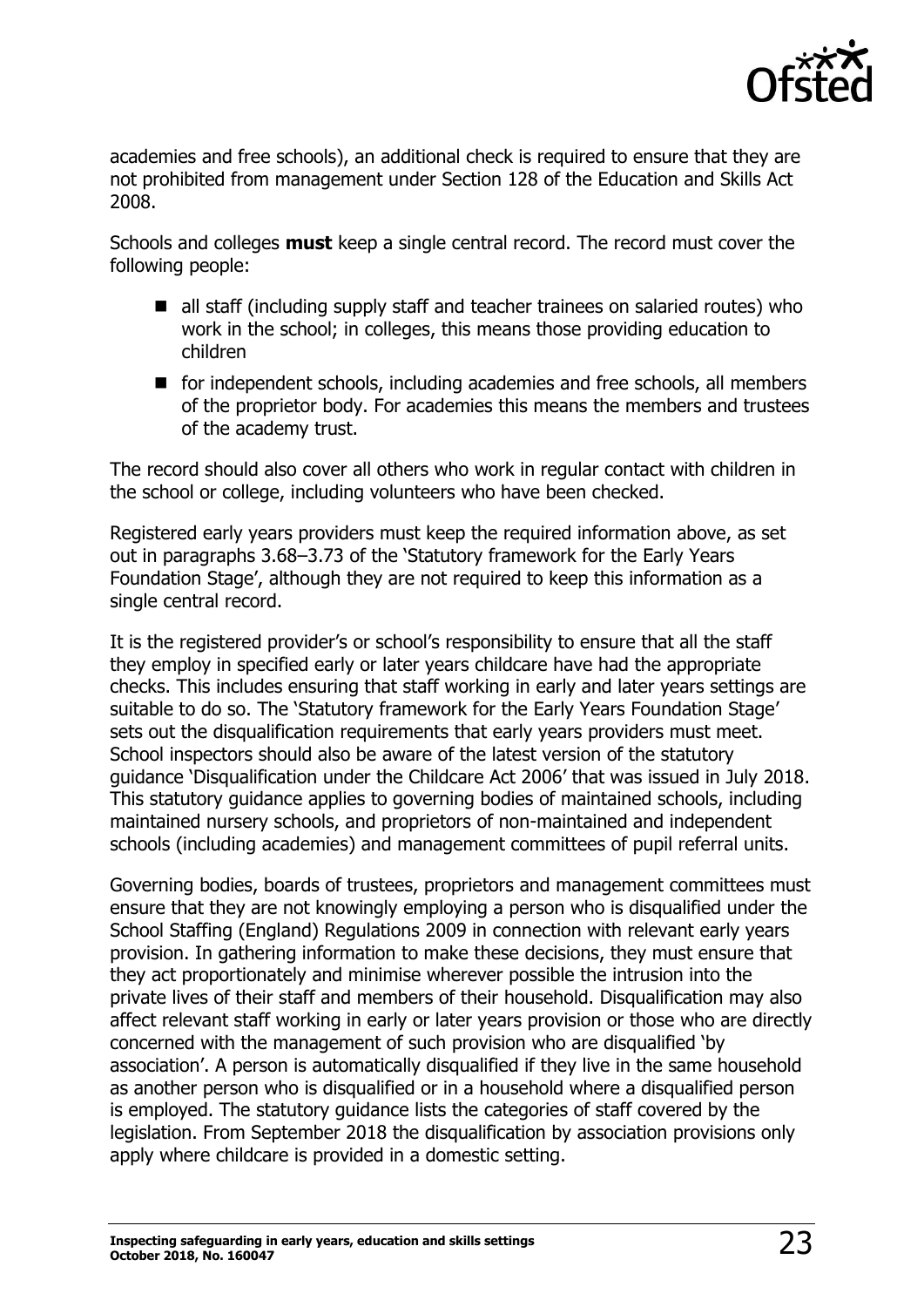

A disqualified person may apply to Her Majesty's Chief Inspector for a waiver of disqualification for most grounds of disqualification. Ofsted has published a factsheet setting out how to make a waiver application.<sup>30</sup>

Where a school places a pupil with an alternative provision provider, the school continues to be responsible for safeguarding that pupil and should be satisfied that the provider meets their needs. The school should obtain written confirmation that appropriate checks have been carried out on staff employed by the provider to work with children. The school or commissioner should establish that the provider meets any applicable requirements for registration.<sup>31</sup>

<sup>&</sup>lt;sup>30</sup> 'Applying to waive disqualification: early years and childcare provision', Ofsted, September 2014, [www.gov.uk/government/publications/applying-to-waive-disqualification-early-years-and-childcare](http://www.gov.uk/government/publications/applying-to-waive-disqualification-early-years-and-childcare-providers)[providers.](http://www.gov.uk/government/publications/applying-to-waive-disqualification-early-years-and-childcare-providers)

 $31$  A provider must be registered if it provides full-time education for five or more pupils of compulsory school age; or one or more pupils of compulsory school age who has an education, health and care (EHC) plan or statement of special educational needs; or one or more pupils of compulsory school age who are looked after by a local council.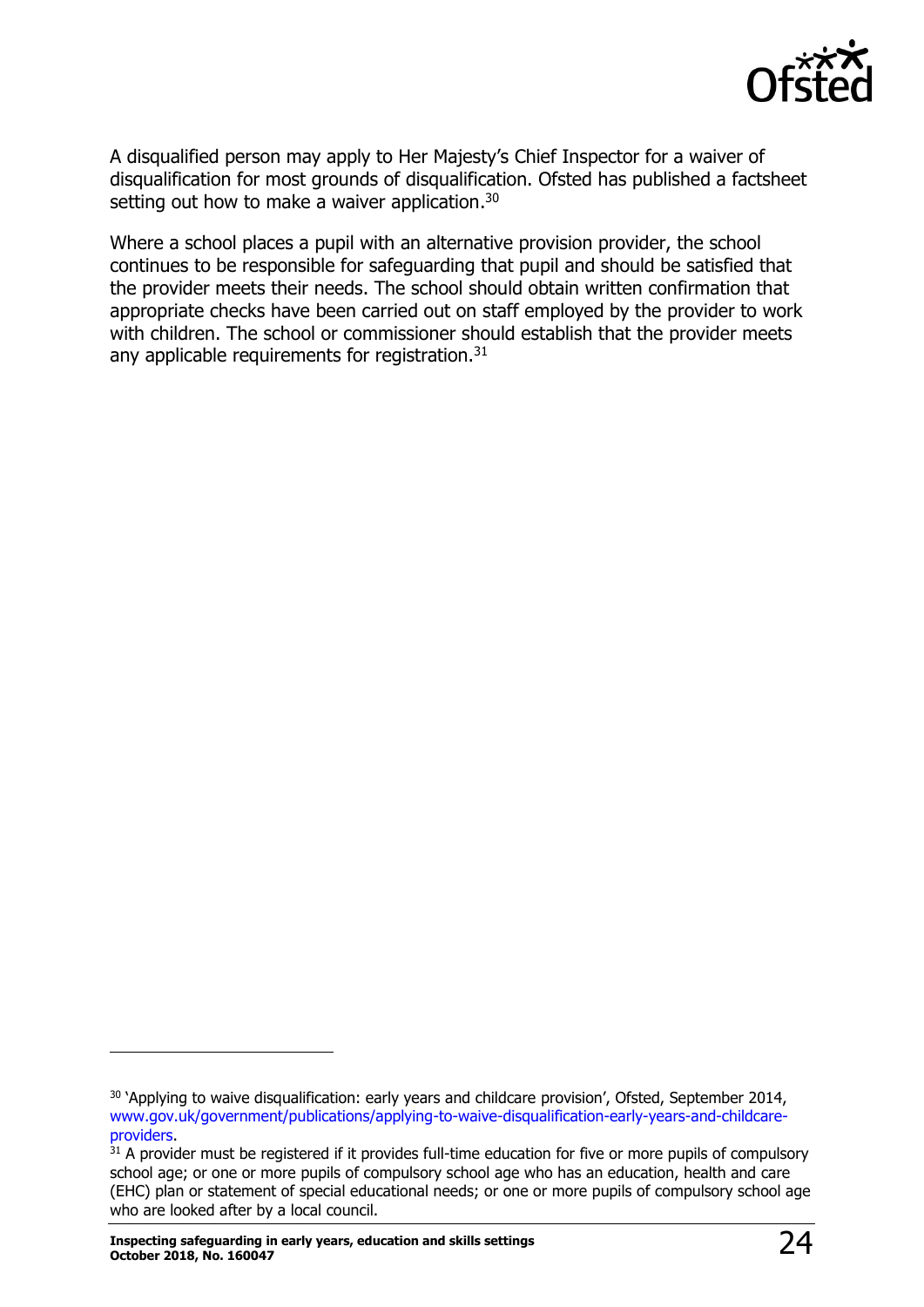

## <span id="page-24-0"></span>**Annex 2. Pre-appointment checks, including Disclosure and Barring Service checks and Secretary of State prohibition orders <sup>32</sup>**

Early years, schools and further education and skills providers must check an individual's identity and right to work in the UK.

The level of DBS check required, and whether a prohibition check is required, will depend on the role and duties of an applicant to work in an early years setting, school or further education and skills provider. For most appointments, an enhanced DBS check with barred list information will be appropriate as the majority of staff will be engaging in regulated activity as defined in Schedule 4 to the Safeguarding Vulnerable Groups Act 2006.<sup>33</sup> The scope of regulated activity in relation to children is set out in a factual note published by the Department for Education.<sup>34</sup>

In a school or college, a supervised volunteer who regularly teaches or looks after children is not in regulated activity. The DfE has published separate statutory guidance on supervision and regulated activity that schools and colleges should have regard to when considering which checks should be undertaken on volunteers.<sup>35</sup>

When the DBS has completed its check, a DBS certificate is sent to the applicant. The applicant must show the certificate to their potential employer before they take up the post or as soon as practicable afterwards. Alternatively, if the applicant has subscribed to it and gives permission, the early years setting, school or college may undertake an online update check through the DBS Update Service to ensure the information contained within a previously issued certificate remains current. Early years, schools and further education and skills providers should consider any information contained in the certificate and provided by the update service as part of their wider decision on an individual's suitability.

If a school or college allows an individual to start work in regulated activity before the DBS certificate is available, it should ensure that the individual is appropriately supervised and that all other checksare completed to ensure that the individual is not barred by the DBS.

If an early years setting allows an individual to start work in a regulated activity before their DBS certificate is available, they should ensure that the person is never left in unsupervised contact with children, and that they are in the process of obtaining a DBS certificate for that individual.

<sup>&</sup>lt;sup>32</sup> For more information see the DBS website:

[www.gov.uk/government/organisations/disclosure-and-barring-service.](http://www.gov.uk/government/organisations/disclosure-and-barring-service) <sup>33</sup> [www.legislation.gov.uk/ukpga/2006/47/schedule/4.](http://www.legislation.gov.uk/ukpga/2006/47/schedule/4)

<sup>&</sup>lt;sup>34</sup> 'Regulated activity in relation to children: scope', DfE, 2012;

[www.gov.uk/government/publications/keeping-children-safe-in-education--2.](http://www.gov.uk/government/publications/keeping-children-safe-in-education--2)

<sup>35</sup> See Annex F of 'Keeping children safe in education'; [www.gov.uk/government/publications/keeping](http://www.gov.uk/government/publications/keeping-children-safe-in-education--2)[children-safe-in-education--2.](http://www.gov.uk/government/publications/keeping-children-safe-in-education--2)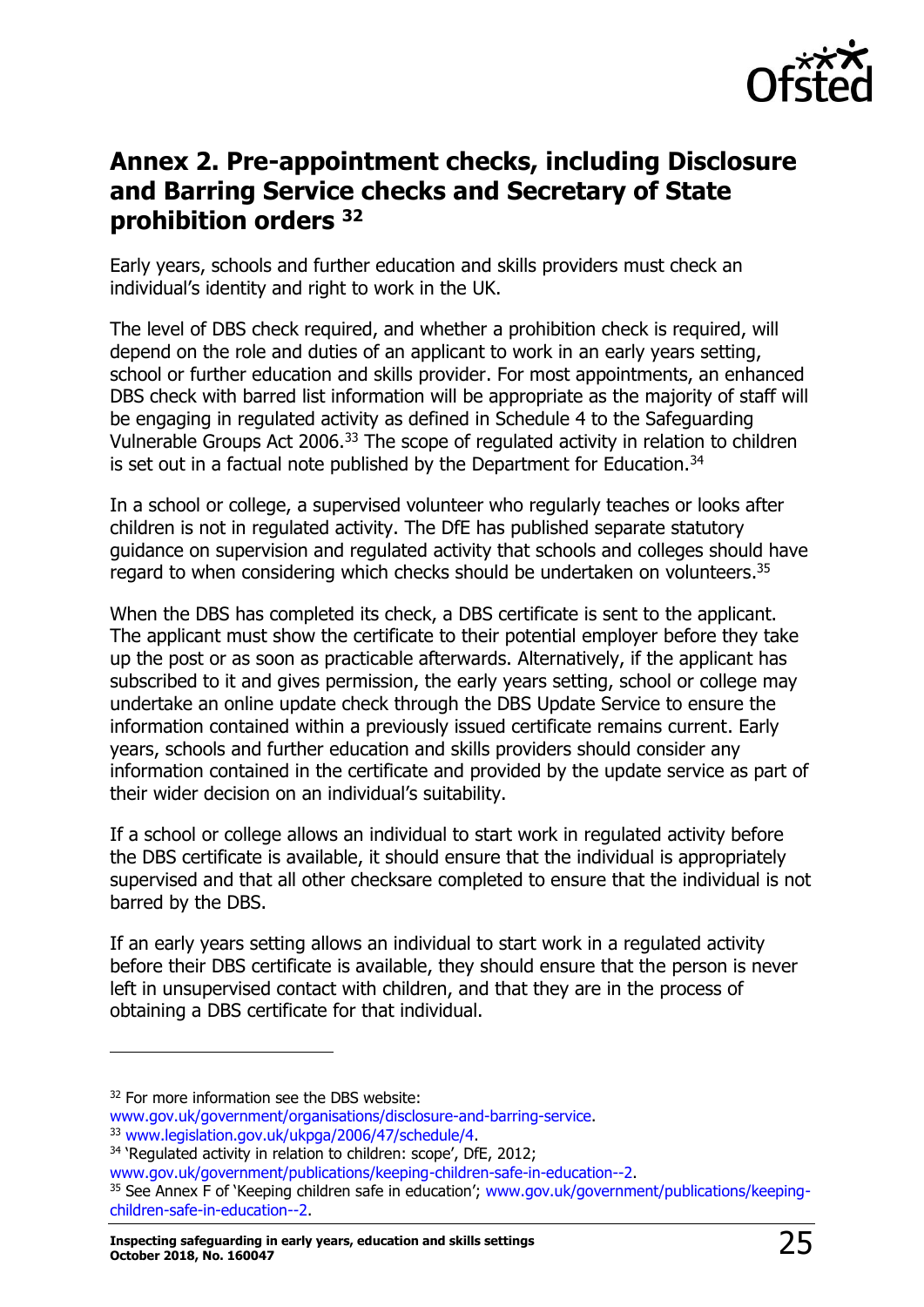

Individuals who have lived or worked outside the UK must undergo the same checks as all other staff in schools or colleges. In addition, schools and colleges must make any further checks they think appropriate so that any relevant events that occurred outside the UK can be considered. These further checks should include a check for information about any teacher sanction or restriction that a European Economic Area professional regulating authority has imposed. Schools and colleges should consider the circumstances that led to the restriction or sanction being imposed when considering a candidate's suitability for employment.

Early years providers should seek additional criminal record checks for anyone who has lived or worked abroad.<sup>36</sup>

Secretary of State prohibition orders prevent a person from carrying out teaching work in schools, sixth form colleges, 16 to 19 academies, relevant youth accommodation and children's homes in England. A person who is prohibited from teaching must not be appointed to work as a teacher in such a setting. Prohibition checks are not normally required when appointing into teaching assistant (TA) positions. This would, however, be necessary if the TA had qualified teacher status and was being appointed to carry out teaching, or if their role changed so that they began teaching work. A section 128 direction prohibits or restricts a person from taking part in the management of an independent school, including academies and free schools.

A check for a teacher prohibition order, section 128 direction, continuing GTCE sanction or restriction, or teacher sanction or restriction imposed by an European Economic Area professional regulating authority can be carried out using the Teacher Services system.<sup>37</sup>

An offer of appointment to a successful candidate, including one who has lived or worked abroad, must be conditional on satisfactory completion of pre-employment checks including seeking references. More information about how to conduct these checks is in Part 3 of 'Keeping children safe in education'.

Governors and school proprietors are required to have an enhanced criminal records certificate from the DBS and it is the responsibility of the governing body or proprietor to apply for the certificates. A barred list check is not required unless the governor also engages in regulated activity. Also, it is recommended that schools contact the Teaching Regulation Agency (TRA) Teacher Services to check that a person they propose to recruit as a governor is not subject to a section 128 direction.

<sup>&</sup>lt;sup>36</sup> For more information, please see [www.gov.uk/government/publications/criminal-records-checks](https://www.gov.uk/government/publications/criminal-records-checks-for-overseas-applicants)[for-overseas-applicants.](https://www.gov.uk/government/publications/criminal-records-checks-for-overseas-applicants) 

<sup>&</sup>lt;sup>37</sup> The Teacher Services system is accessed via the DfE's secure access portal; [https://teacherservices.education.gov.uk.](https://teacherservices.education.gov.uk/)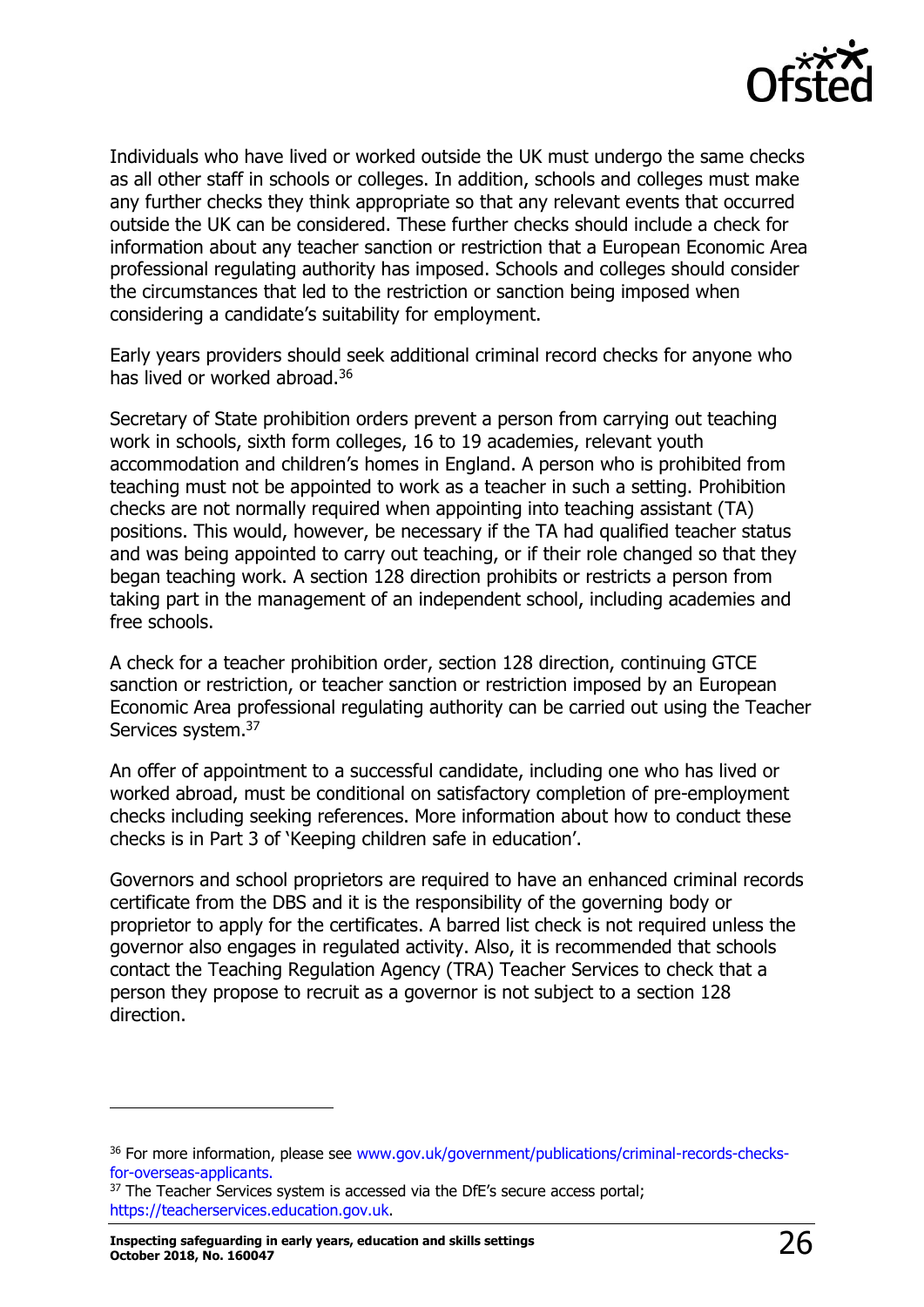

# <span id="page-26-0"></span>**Annex 3. The single central record**

Schools and colleges must keep a single central record of their staff members.

Multi-academy trusts (MATs) must maintain the single central record detailing checks carried out in each academy within the MAT. Whilst there is no requirement for the MAT to maintained an individual record for each academy, the information should be recorded in such a way that allows for details for each individual academy to be provided separately, and without delay, to those entitled to inspect that information, including by inspectors.

Generally, the information to be recorded by schools or other providers on individuals is whether or not the following checks have been carried out or certificates obtained and the date on which each check was completed:

- $\blacksquare$  an identity check
- a barred list check
- an enhanced DBS check/certificate
- a prohibition from teaching check
- a check for a section 128 direction (for management positions in independent schools including academies and free schools)
- further checks on people living or working outside the UK
- a check of professional qualifications
- $\blacksquare$  a check to establish the person's right to work in the UK.

For supply staff, schools and other providers should also include whether written confirmation has been received that the employment business supplying the member of supply staff has carried out the relevant checks and obtained the appropriate certificates, whether any enhanced DBS check certificate has been provided in respect of the member of supply staff and the date that confirmation was received.<sup>38</sup>

Where checks are carried out on volunteers, schools should record this on the single central record.

Details of the records that must be kept are contained in:

for maintained schools: Regulations  $12(7)$  and  $24(7)$  and Schedule 2 to the School Staffing (England) Regulations 2009 and the School Staffing (England) Amendment Regulations 2013 (applied to pupil referral units through the Education (Pupil Referral Units) (Application of Enactments) (England) Regulations 2007)

<sup>38</sup> Independent schools and non-maintained special schools should also include the date on which any certificate was obtained.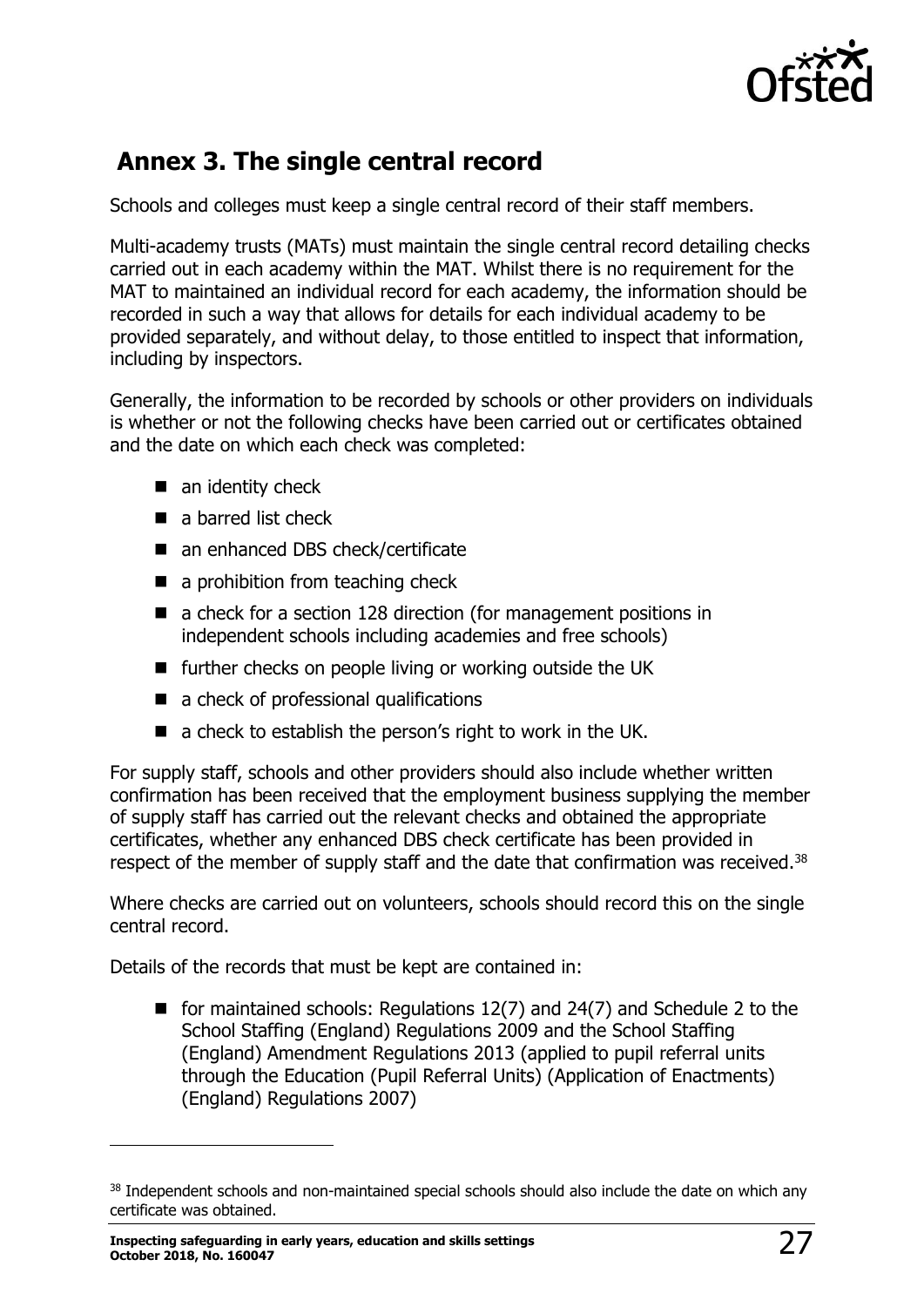

- for independent schools (including academies and free schools): Part 4 of the Schedule to the Education (Independent School Standards) Regulations 2014
- for colleges: Regulations 20–25 and the Schedule to the Further Education (Providers of Education) (England) Regulations 2006<sup>39</sup>
- for non-maintained special schools: Regulation 3 and Paragraph 6 of Part 1 and Paragraph 18 of Part 2 of the Schedule to the Education (Non-Maintained Special Schools) (England) Regulations 2015.

If a school or college has concerns about an existing staff member's suitability to work with children or learners, it should carry out all relevant checks as if the person were a new member of staff. Similarly, if a person working at the school or college moves from a post that was not regulated activity into work that is regulated activity, the relevant checks for the regulated activity must be carried out. Apart from these circumstances, in respect of existing staff the school or college is not required to request a DBS check or barred list check. The only requirement for those appointed before March 2002 is that they must have been List 99 checked. DBS checks became mandatory for the entire maintained schools' workforce from 12 May 2006 (September 2003 for independent schools, including academies).

While registered early years providers are not required to keep a single central record, they are still required to obtain the relevant information to confirm the suitability of those caring for children. The requirements are set out in the 'Statutory framework for the Early Years Foundation Stage' and are referenced earlier in this document.

<sup>&</sup>lt;sup>39</sup> 16 to 19 academies and free schools are covered through their funding agreements.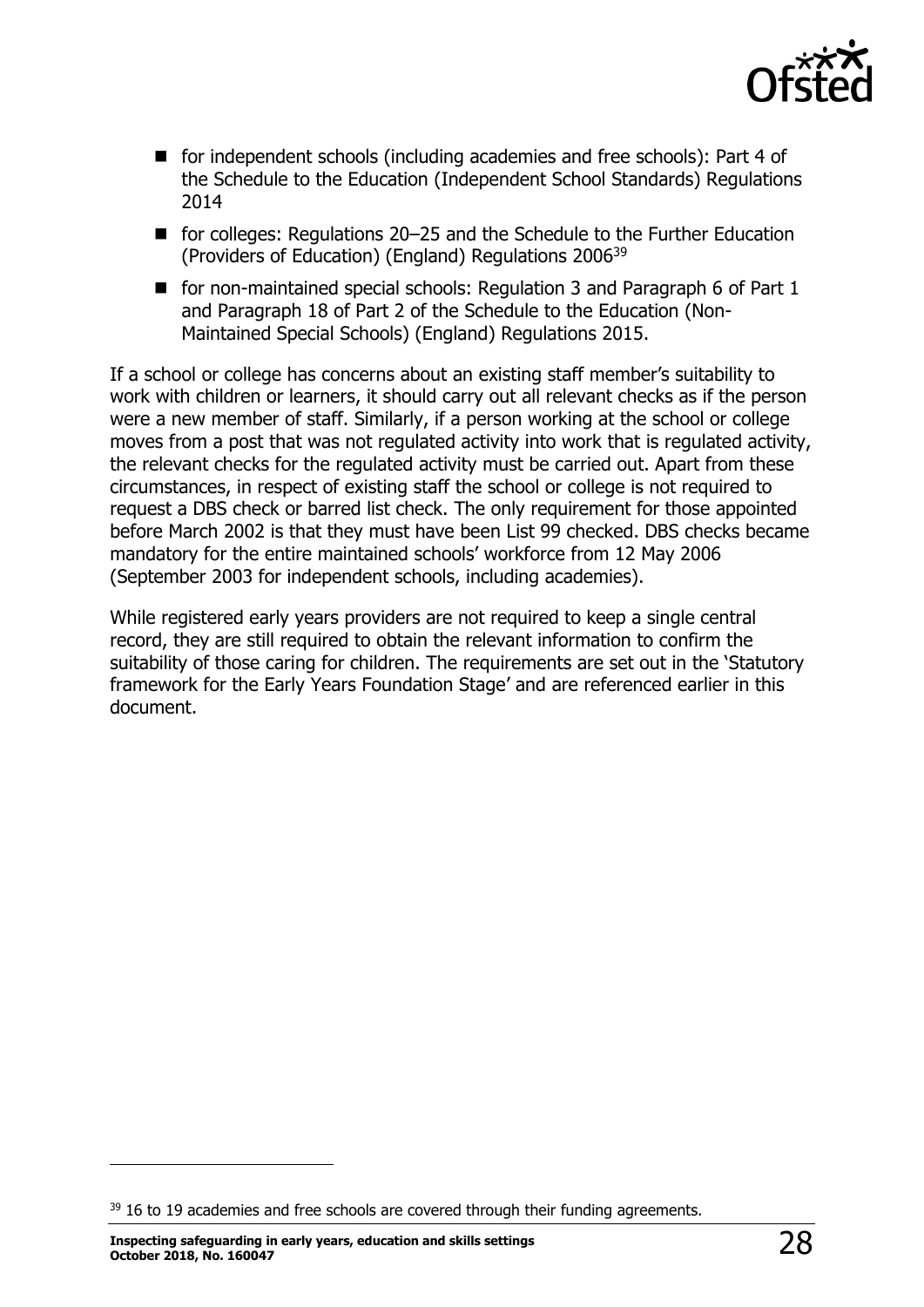

## <span id="page-28-0"></span>**Annex 4. Safeguarding requirements in further education and skills providers that are not colleges**

The following extracts from 'Working together to safeguard children' apply to voluntary organisations and private sector providers in the further education sector.<sup>40</sup>

Chapter 2, paragraphs 57 to 62 include the following:

'Voluntary, charity, social enterprise (VCSE) and private sector organisations and agencies play an important role in safeguarding children through the services they deliver. Some of these will work with particular communities, with different races and faith communities and delivering in health, adult social care, housing, prisons and probation services. They may as part of their work provide a wide range of activities for children and have an important role in safeguarding children and supporting families and communities.

Every VCSE, faith-based organisation and private sector organisation or agency should have policies in place to safeguard and protect children from harm. These should be followed and systems should be in place to ensure compliance in this. Individual practitioners, whether paid or volunteer, should be aware of their responsibilities for safeguarding and protecting children from harm, how they should respond to child protection concerns and how to make a referral to local authority children's social care or the police if necessary.

Every VCSE, faith-based organisation and private sector organisation or agency should have in place the arrangements described in this chapter. They should be aware of how they need to work with the safeguarding partners in a local area. Charities (within the meaning of section 1 Charities Act 2011), religious organisations (regulation 34 and schedule 3 to School Admissions) and any person involved in the provision, supervision or oversight of sport or leisure are included within the relevant agency regulations. This means if the safeguarding partners name them as a relevant partner they must cooperate. Other VCSE, faith-based and private sector organisations not on the list of relevant agencies can also be asked to cooperate as part of the local arrangements and should do so.

Chapter 2, paragraph 3 of 'Working together to safeguard children' states that certain organisations including:

- Local authorities and district councils
- NHS organisations and agencies and the independent sector, including NHS Trusts and NHS Foundation Trusts
- The police, including police and crime commissioners and the chief officer of each police force in England

**Inspecting safeguarding in early years, education and skills settings October 2018, No. 160047** 29

<sup>40</sup> [www.gov.uk/government/publications/working-together-to-safeguard-children--2](http://www.gov.uk/government/publications/working-together-to-safeguard-children--2)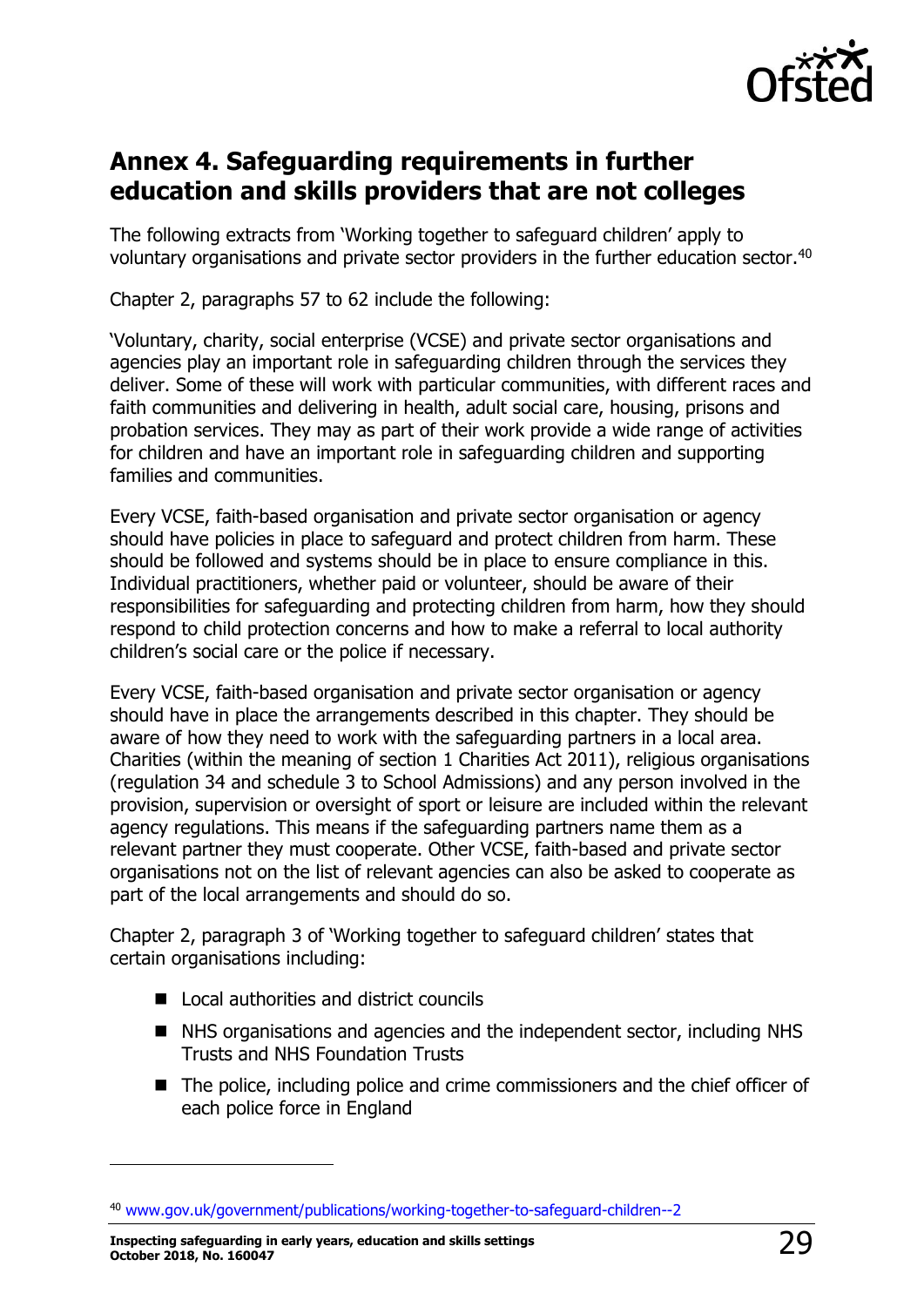

should have in place arrangements that reflect the importance of safeguarding and promoting the welfare of children, including:

- a senior board level lead with the required knowledge, skills and expertise or sufficiently qualified and experienced to take leadership responsibility for the organisation's/agency's safeguarding arrangements
- a culture of listening to children and taking account of their wishes and feelings, both in individual decisions and the development of services
- clear whistleblowing procedures, which reflect the principles in Sir Robert Francis' Freedom to Speak Up Review and a culture that enables issues about safeguarding and promoting the welfare of children to be addressed
- clear escalation policies for staff to follow when their child safeguarding concerns are not being addressed within their organisation or by other agencies
- arrangements which set out clearly the processes for sharing information with other practitioners and with safeguarding partners
- a designated practitioner for child safeguarding. Their role is to support other practitioners in their organisations and agencies to recognise the needs of children, including protection from possible abuse or neglect
- safe recruitment practices and ongoing safe working practices for individuals whom the organisation or agency permit to work regularly with children, including policies on when to obtain a criminal record check
- **E** appropriate supervision and support for staff, including undertaking safeguarding training
- $\blacksquare$  creating a culture of safety, equality and protection within the services they provide.

Providers with funding contracts or grants for the provision of education and/or training have a range of contractual obligations and funding conditions with respect to the safeguarding and protection of learners.

Some providers only train their own employees. Employers are not required to undertake DBS checks on staff who are supervising employed trainees under the age of 18. However, if any staff are employed principally to carry out teaching, training, assessing, mentoring or coaching of learners under 16 years old on a frequent or intensive basis, they are engaged in regulated activity and the employer should undertake a DBS check on those staff.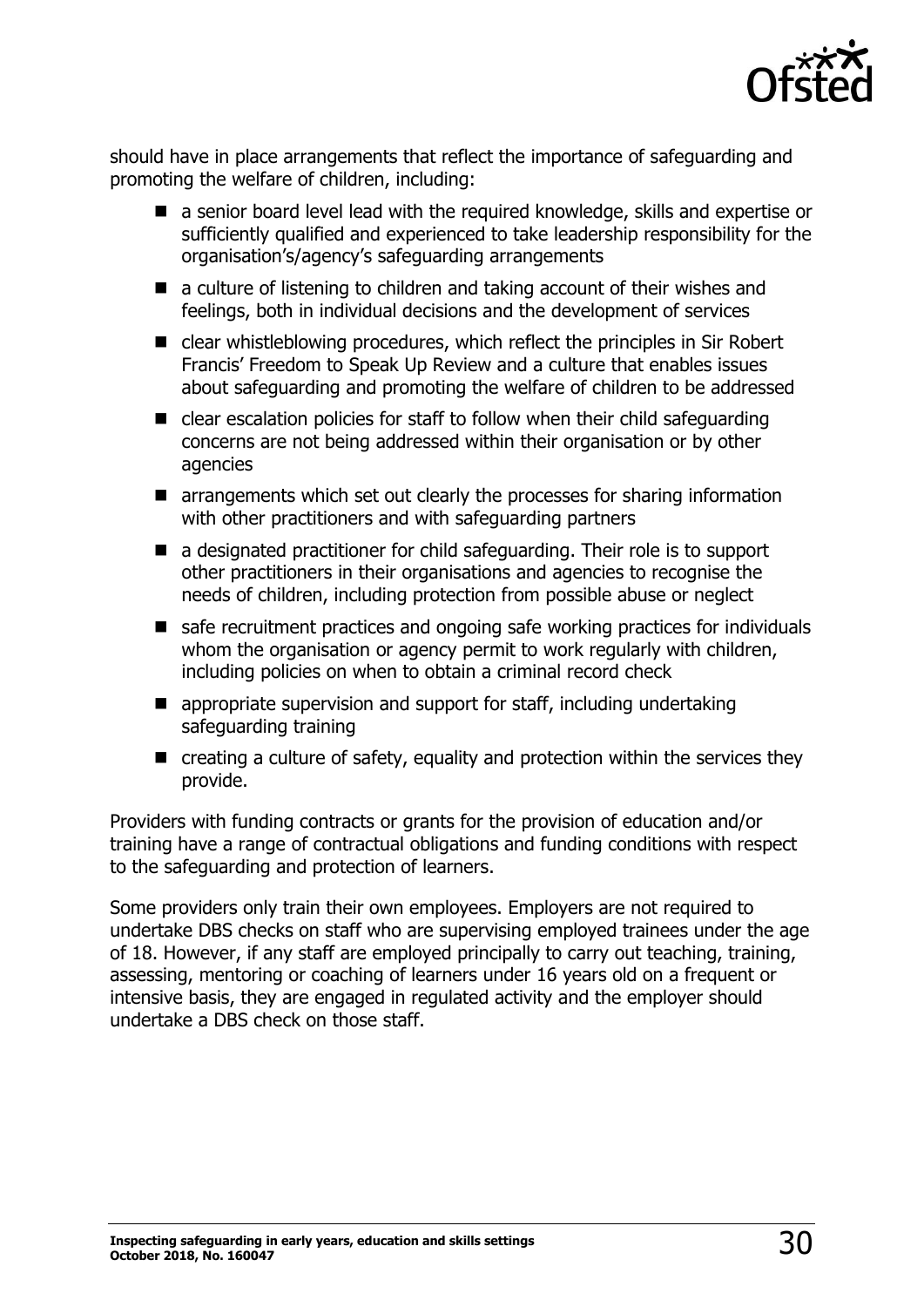

# <span id="page-30-0"></span>**Annex 5. Inspection and health and safety, particularly in further education and skills providers**

Ofsted often receives questions about inspectors' approach to inspecting health and safety. Providers want to find out whether Ofsted expects to see rigorous health and safety checks on inspection; the extent to which inspectors check health and safety documentation for learners on work placements; and whether Ofsted conducts a health and safety audit.

Ofsted is not a health and safety authority and it is not responsible for auditing health and safety standards within the learning environment. However, inspectors have a duty to take prompt and proportionate action and to report any significant health and safety risks affecting learners that are identified during the course of an inspection.

Inspection visits to vocational workshops or learners' workplaces are primarily to observe a teaching or training session or an assessment and to evaluate learners' standards of work. However, during the course of an inspection, inspectors may also identify good or poor health and safety practices as they affect learners and their areas of work. For example, inspectors will check whether the correct personal protective equipment is being worn on a construction site, or whether learners are using correct procedures for storing knives in a catering kitchen.

Subject specialist inspectors should have a working knowledge of the relevant guidance from the Health and Safety Executive. However, inspectors are not health and safety experts and are not expected to have the detailed knowledge that appropriately qualified specialists in this field possess.

Any learning environment or work placement must be fit for purpose and properly planned and evaluated to ensure that it meets appropriate standards and learners' needs. Nevertheless, inspections should not be regarded as health and safety audits, although inspectors will adopt a proportionate approach to checking that the employer has appropriate health and safety systems in place and will identify significant health and safety issues affecting learners where they arise.

#### **The responsibilities of the provider and the employer with respect to**  health and safety in the context of work experience<sup>41</sup>

Inspectors will have regard to guidance from the Health and Safety Executive about the relative responsibilities of the training provider and the employer, which emphasises the following:

 $\blacksquare$  the employer has primary responsibility for the health and safety of the learner and should be managing any risks

 $41$  The Health and Safety Executive quidance is available at: [www.hse.gov.uk/youngpeople/workexperience/index.htm.](http://www.hse.gov.uk/youngpeople/workexperience/index.htm)

Inspecting safeguarding in early years, education and skills settings  $31\overline{31}$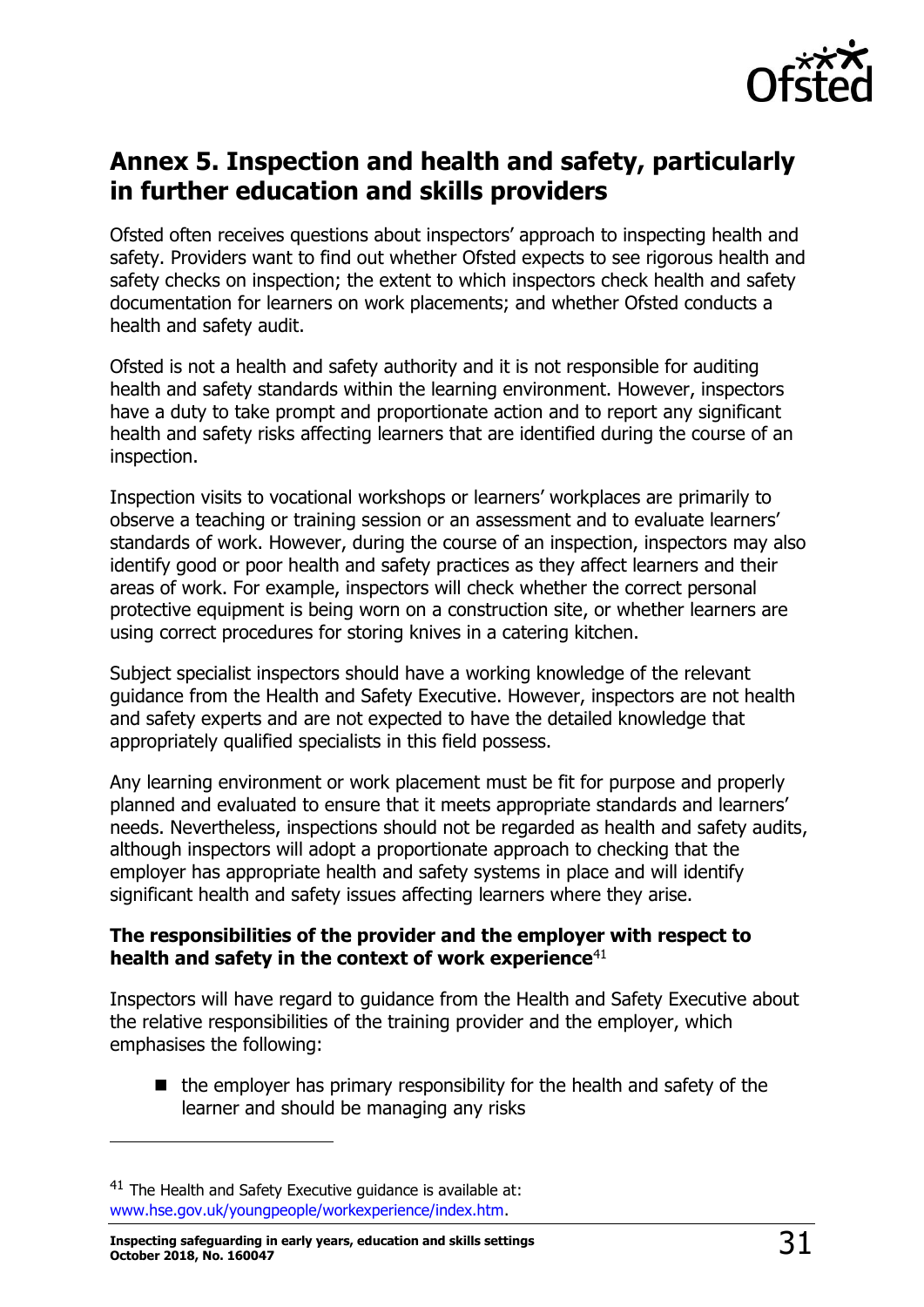

- the training provider should take reasonable steps to satisfy itself that the employer is managing the risks and understands the specific factors relevant to employing young people
- $\blacksquare$  the training provider should keep checks in proportion to the level of risk, which will vary in relation to the type of working environment involved
- the provider should avoid seeking paperwork for assurance purposes, using an exchange of emails or correspondence to provide an audit trail if this is needed.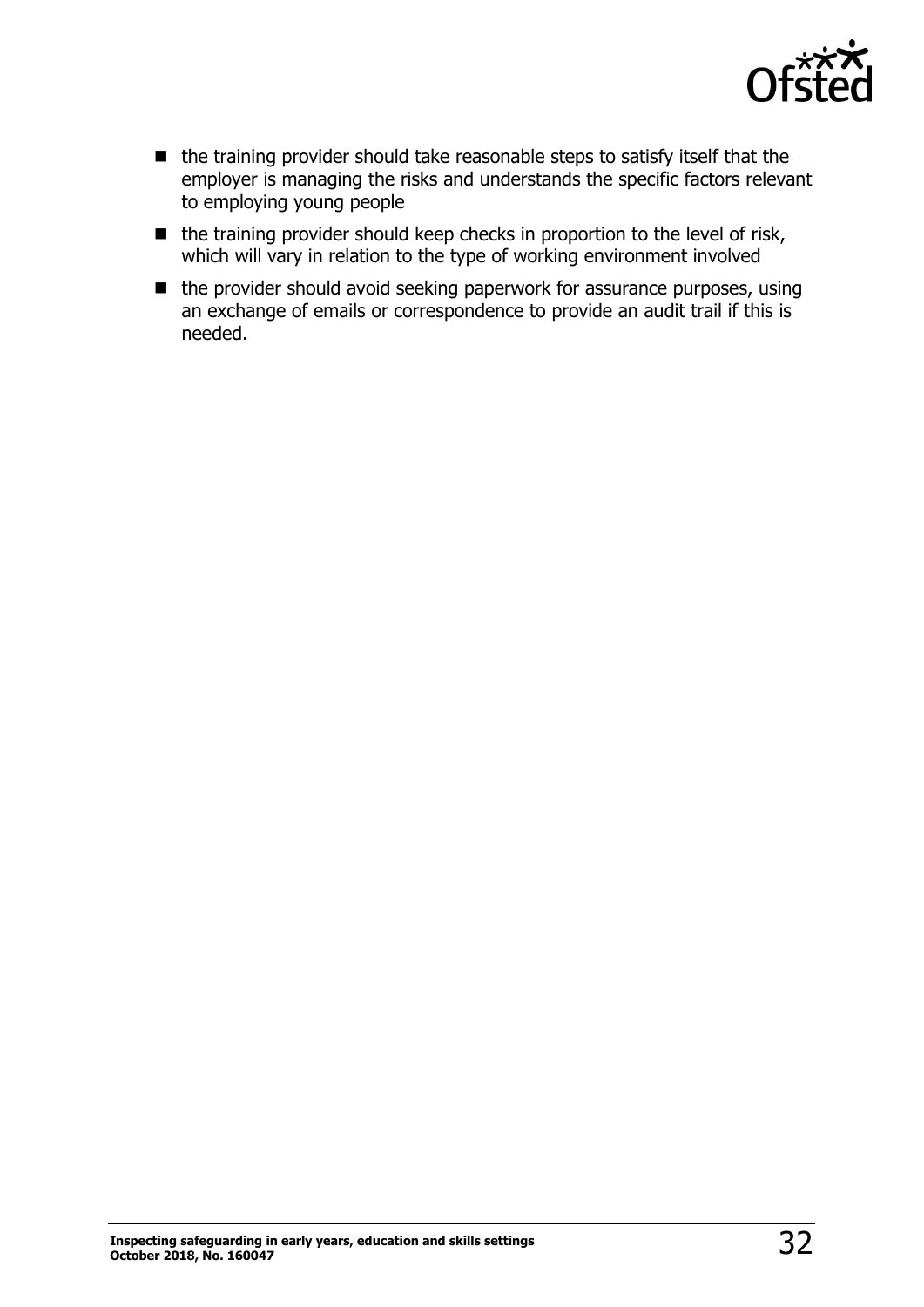

# <span id="page-32-0"></span>**Annex 6. Assessment of risk in settings that children attend because individuals reside on the premises or have access to children and young people**

This annex sets out details of how Ofsted inspectors check that early years providers ensure that any risks arising from individuals, other than staff or users, living on or accessing the premises (both those employed by the setting and those who do not work for the organisation), are determined, assessed and acted on.<sup>42</sup>

During an inspection or registration visit, inspectors must explore whether anyone lives on the setting premises $43$  or whether anyone other than staff and users of the service has access to the premises. This requirement applies to the inspection of any setting that children attend and/or where they are resident.

Inspectors need to be vigilant when assessing how the provider mitigates all risks, including those arising from any individuals living on the premises. They must avoid making assumptions about who has access to the premises. Inspectors must not allow more immediate concerns to overshadow their assessment of arrangements where an individual, not employed by the provider, lives on or has access to the premises; this is a key safeguarding issue. Access to the premises by other individuals must be assessed even where there may appear to be less risk. For example, because the fact that those who have access are council staff does not, in itself, mitigate possible risk to children and young people. The assessment of access needs to take account of the age and vulnerability of the children or young people who attend, or who are resident at, the premises.

Where individuals other than members of staff reside on or in the vicinity of the premises, the provider must demonstrate that they have fully assessed any risks they may pose to children. In the case of a regulated setting, this is a regulatory requirement.<sup>44</sup> Inspectors should always establish whether residential accommodation exists in, or in close proximity to, the premises irrespective of whether anyone is actually living in that accommodation at the time of the inspection (or registration visit). Inspectors should also establish who makes the decision about letting the accommodation (be that for rent or not) and what vetting of prospective tenants is undertaken before arranging any letting.

Inspectors should take account of the availability of access to the premises through any linked residential accommodation. If, for example, the residential area where the

 $42$  In the case of childminders who operate on domestic premises, household members who live in and have access to the premises (but do not work for the organisation) are routinely checked by Ofsted.  $43$  For the purposes of this quidance, 'premises' is not restricted to the definition as set out in regulation (i.e. only those areas where the early years' service is provided); rather, it includes accommodation within the same main building, a completely self-contained apartment, with a separate entrance, that is part of that building or a residence in the grounds.

<sup>&</sup>lt;sup>44</sup> In an early years setting, this is a requirement where it pertains to the regulatory definition of 'the premises' (only those areas where the early years service is provided).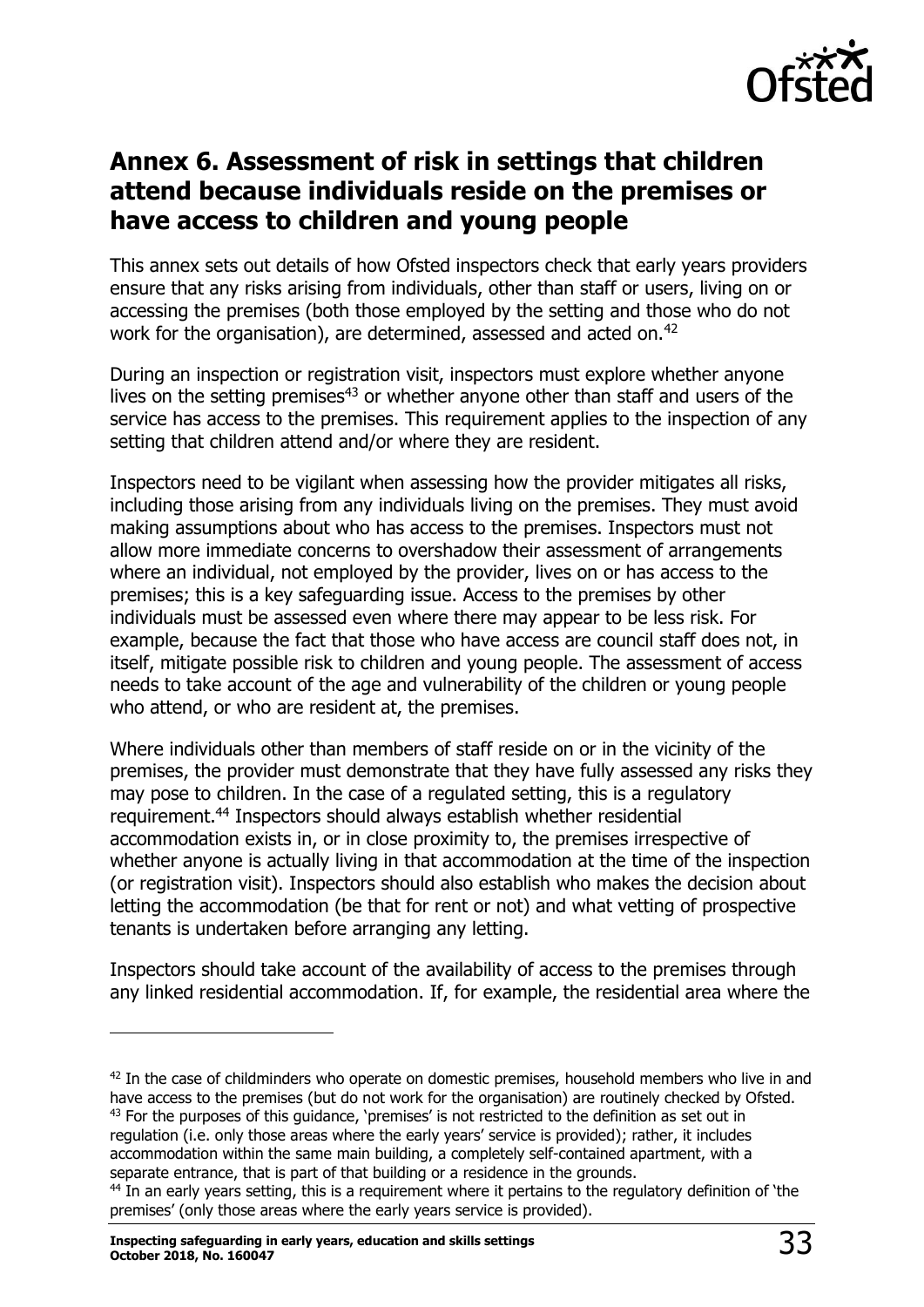

individual or individuals live constitutes a fire escape route (which would be unacceptable in settings where children reside), inspectors should take account of whether access into the setting is also possible by the individual living there and whether children could gain access to the accommodation other than in the case of fire.

In evaluating the risks posed because of close residential accommodation for third parties, the inspector should take account of the provider's track record in responding appropriately to previous actions/requirements or recommendations. Where actions/requirements or recommendations have been made previously, these must be followed up.

Where residential premises are occupied by an individual who is not directly connected with the provision, inspectors should take account of:

- $\blacksquare$  the views of children and, where appropriate, young people, parents and carers
- $\blacksquare$  the behaviour of that individual and any impact that their presence in the vicinity has on the experiences and safety of children and young people.

Inspectors should test how well staff would deal with a safeguarding concern relating to a third party resident should it arise and how they monitor the situation and implement safeguarding procedures.

If an inspector is concerned about the arrangements in a provision or setting and is unclear what to do, they should consult a more senior officer within Ofsted or the right remit duty desk.

All aspects of the assessment of risk posed by any individual living on the premises or having access to children and young people must be fully recorded on the main remit electronic recording system (RSA, PIP, OfficeBase, etc.). Where actions need to be taken, this should be in line with the 'Early childhood compliance handbook'<sup>45</sup> in regulated settings and for non-regulated settings in line with Ofsted's safeguarding policy and guidance. Recording must be sufficiently robust to form an audit trail for scrutiny later. The records should show clearly the discussion with the provider about how the risks of either current or future residents were or will be conducted, but such records should not name any individual.

In summary, inspectors should:

j

- $\blacksquare$  ensure that a thorough review of the premises is conducted at the inspection or registration visit and that the evidence of the review is clearly recorded; particular attention should be paid to:
	- $-$  the layout and location of the premises

**Inspecting safeguarding in early years, education and skills settings October 2018, No. 160047** 34

<sup>45</sup> 'Early years compliance handbook', Ofsted, May 2016; [www.gov.uk/government/publications/compliance-investigation-and-enforcement-handbook-childcare.](http://www.gov.uk/government/publications/compliance-investigation-and-enforcement-handbook-childcare)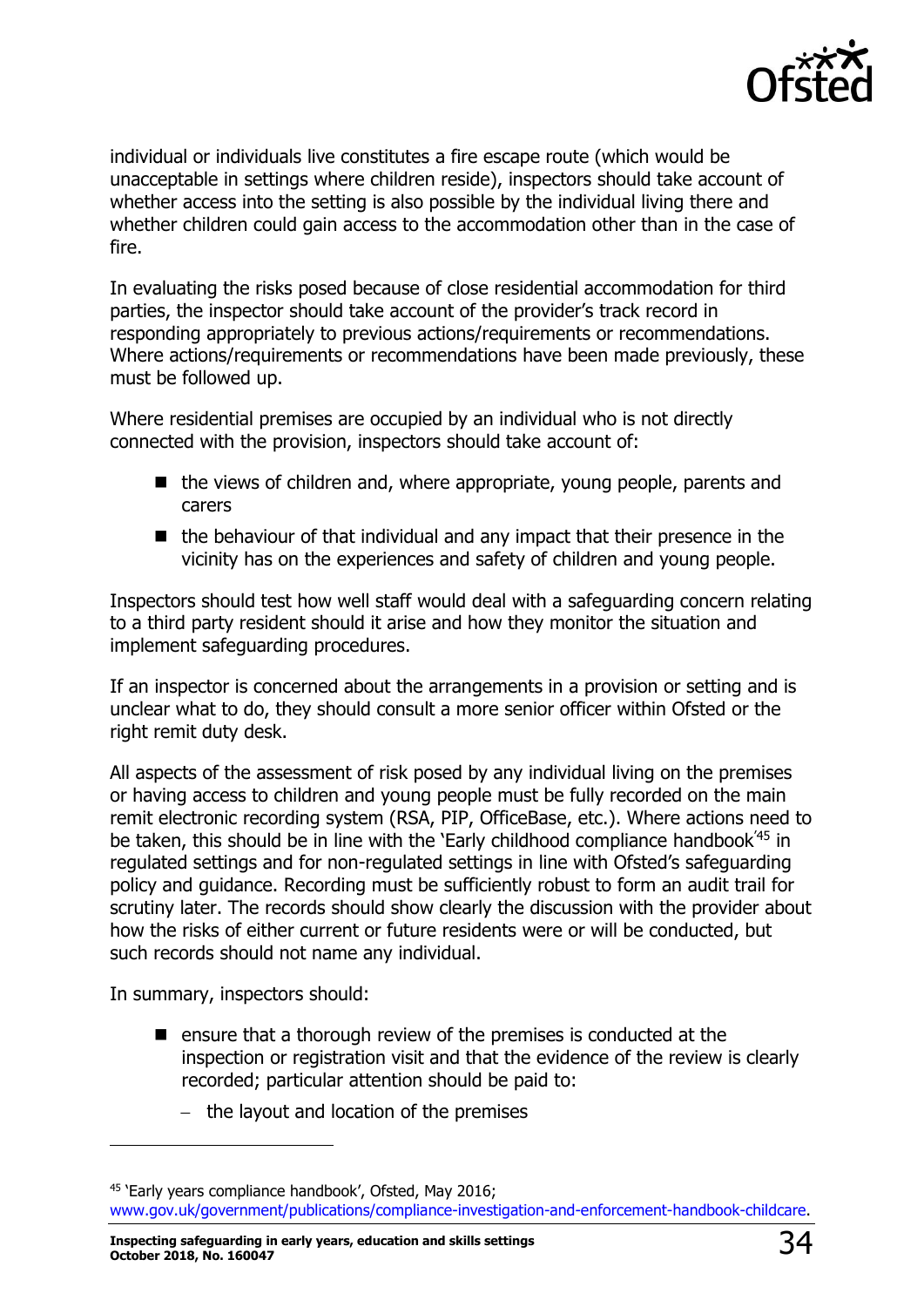

- use of the outdoor space, who has access to the premises and whether there are residential facilities on or in close proximity to the premises
- scrutiny of how effectively the provider has identified and taken steps to minimise any potential risks arising
- $\blacksquare$  raise awareness at each visit of the importance of checking the premises, who has access to the premises and whether anyone lives on or is in close proximity to the premises and, if so, whether they have any opportunity of access to the provision or to the children attending
- consider whether the provider has fully assessed the risks posed by residence or access and is able to explain how children are safeguarded.